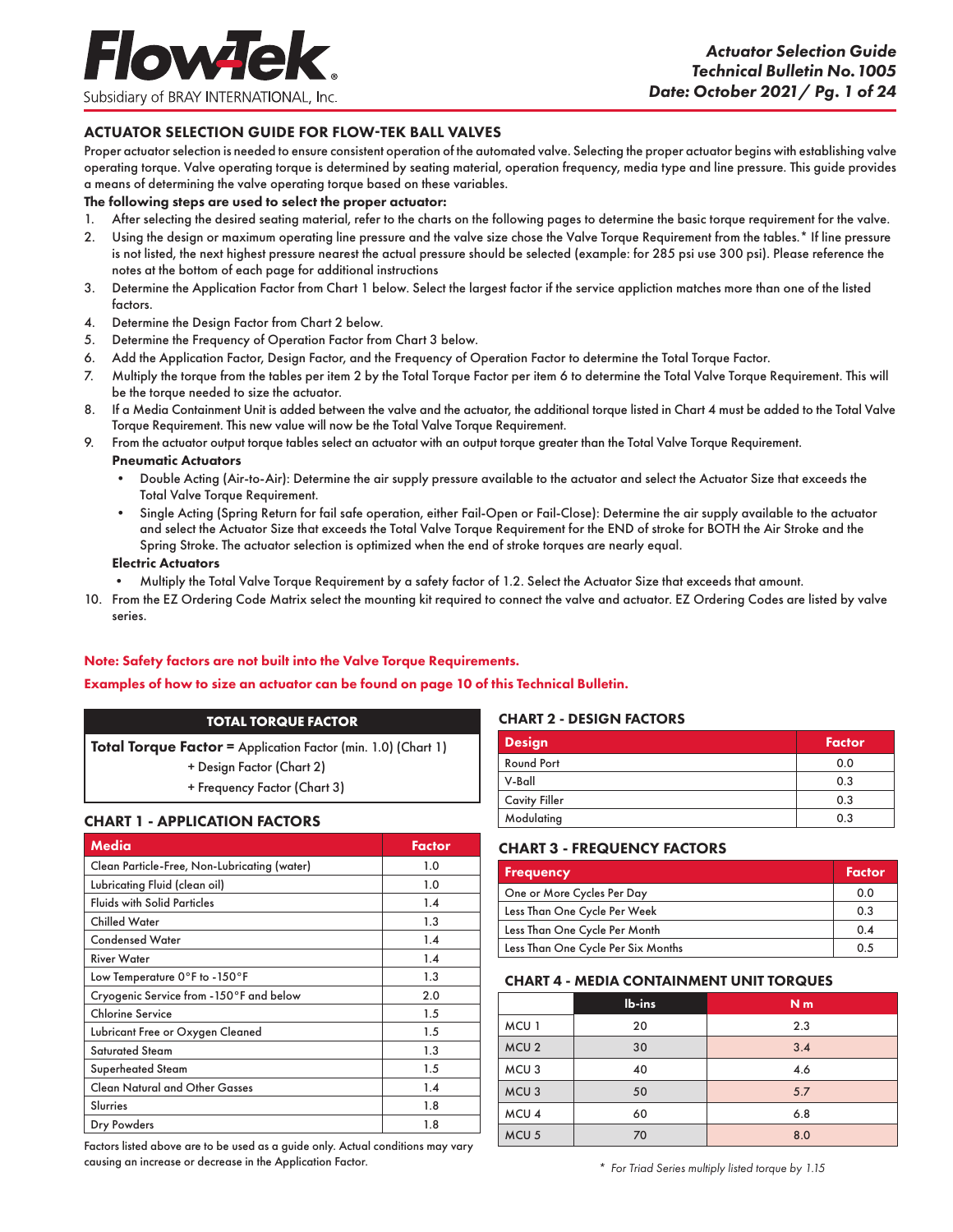

#### RPTFE SEATS - FULL PORT VALVES - TORQUE (lb-in)

| <b>VALVE</b>              |              |       |       |       |       |       |       |       | LINE PRESSURE, PSI |      |      |      |      |      |      |      |      |
|---------------------------|--------------|-------|-------|-------|-------|-------|-------|-------|--------------------|------|------|------|------|------|------|------|------|
| <b>SIZE</b><br><b>NPS</b> | $\mathbf{o}$ | 100   | 200   | 300   | 400   | 500   | 600   | 700   | 800                | 900  | 1000 | 1200 | 1400 | 1600 | 1800 | 2000 | 2200 |
| 1/2                       | 50           | 50    | 50    | 50    | 52    | 55    | 55    | 55    | 58                 | 60   | 60   | 60   | 60   | 60   | 65   | 65   | 65   |
| 3/4                       | 85           | 85    | 87    | 87    | 87    | 90    | 90    | 90    | 90                 | 92   | 95   | 95   | 95   | 98   | 100  | 100  | 105  |
|                           | 120          | 120   | 130   | 130   | 130   | 135   | 135   | 135   | 135                | 140  | 140  | 145  | 150  | 150  | 155  | 160  | 165  |
| 11/4                      | 155          | 160   | 165   | 165   | 180   | 180   | 180   | 185   | 185                | 190  | 195  | 200  | 205  | 215  | 235  | 255  | 275  |
| 11/2                      | 250          | 250   | 265   | 270   | 275   | 280   | 290   | 295   | 300                | 310  | 315  | 325  | 340  | 350  | 365  | 385  | 400  |
| $\mathbf{2}$              | 360          | 370   | 390   | 400   | 420   | 435   | 450   | 465   | 480                | 495  | 510  | 530  | 540  | 550  | 635  | 665  | 690  |
| 21/2                      | 450          | 480   | 520   | 560   | 585   | 625   | 660   | 700   | 730                | 765  | 800  | 872  | 942  | 1013 | 1083 | 1153 | 1224 |
| $\mathfrak{Z}$            | 550          | 610   | 665   | 720   | 770   | 820   | 875   | 930   | 990                | 1045 | 1100 | 1206 | 1315 | 1424 | 1533 | 1642 | 1751 |
| 4                         | 1050         | 1300  | 1550  | 1800  | 2100  | 2300  | 2600  | 2850  | 3100               | 3350 | 3600 | 4122 | 4635 | 5147 | 5660 | 6173 | 6685 |
| 6                         | 2400         | 2850  | 3300  | 3700  | 4150  | 4550  | 5000  | 5400  | 5700               |      |      |      |      |      |      |      |      |
| 8                         | 4600         | 5000  | 5400  | 5800  | 6200  | 6650  | 7100  | 7400  | 7800               |      |      |      |      |      |      |      |      |
| 10                        | 12500        | 12800 | 13200 | 13500 | 14700 | 16900 | 18100 | 19000 | 19400              |      |      |      |      |      |      |      |      |
| 12                        | 18500        | 19000 | 19500 | 20000 | 22000 | 24000 | 26000 | 28000 | 28400              |      |      |      |      |      |      |      |      |

# RPTFE SEATS - FULL PORT VALVES - TORQUE (N m)

| <b>VALVE</b>             |                 |                 |      |      |      |      |      |      | <b>LINE PRESSURE, BAR</b> |                 |                |                 |                          |                |                |                |                |
|--------------------------|-----------------|-----------------|------|------|------|------|------|------|---------------------------|-----------------|----------------|-----------------|--------------------------|----------------|----------------|----------------|----------------|
| <b>SIZE</b><br><b>DN</b> | $\theta$        | $\overline{ }$  | 14   | 21   | 28   | 34   | 41   | 48   | 55                        | 62              | 69             | 83              | 97                       | 110            | 124            | 138            | 152            |
| 15                       | 6               | 6               | 6    | 6    | 6    | 6    | 6    | 6    | $7\overline{ }$           | $\overline{7}$  | $\overline{7}$ | $7\overline{ }$ | $7\overline{ }$          | $\overline{7}$ | $\overline{7}$ | $\overline{7}$ | $\overline{7}$ |
| 20                       | 10 <sup>°</sup> | 10 <sup>°</sup> | 10   | 10   | 10   | 10   | 10   | 10   | 10                        | 10 <sup>°</sup> | $\mathbb{I}$   | $\mathbf{1}$    | $\overline{\phantom{a}}$ | 1              | 11             | $\mathbf{1}$   | 12             |
| 25                       | 14              | 14              | 15   | 15   | 15   | 15   | 15   | 15   | 15                        | 16              | 16             | 16              | 17                       | 17             | 18             | 18             | 19             |
| 32                       | 18              | 18              | 19   | 19   | 20   | 20   | 20   | 21   | 21                        | 21              | 22             | 23              | 23                       | 24             | 27             | 29             | 31             |
| 40                       | 28              | 28              | 30   | 31   | 31   | 32   | 33   | 33   | 34                        | 35              | 36             | 37              | 38                       | 40             | 41             | 43             | 45             |
| 50                       | 41              | 42              | 44   | 45   | 47   | 49   | 51   | 53   | 54                        | 56              | 58             | 60              | 61                       | 62             | 72             | 75             | 78             |
| 65                       | 51              | 54              | 59   | 63   | 66   | 71   | 75   | 79   | 82                        | 86              | 90             | 99              | 105                      | 115            | 120            | 130            | 140            |
| 80                       | 62              | 69              | 75   | 81   | 87   | 93   | 99   | 105  | 110                       | 120             | 125            | 135             | 150                      | 160            | 175            | 185            | 200            |
| 100                      | 120             | 145             | 175  | 205  | 235  | 260  | 295  | 320  | 350                       | 380             | 405            | 465             | 525                      | 580            | 640            | 695            | 755            |
| 150                      | 270             | 320             | 375  | 420  | 470  | 515  | 565  | 610  | 645                       |                 |                |                 |                          |                |                |                |                |
| 200                      | 520             | 565             | 610  | 655  | 700  | 750  | 800  | 835  | 880                       |                 |                |                 |                          |                |                |                |                |
| 250                      | 1400            | 1450            | 1500 | 1550 | 1650 | 1900 | 2050 | 2150 | 2200                      |                 |                |                 |                          |                |                |                |                |
| 300                      | 2100            | 2150            | 2200 | 2250 | 2500 | 2700 | 2950 | 3150 | 3200                      |                 |                |                 |                          |                |                |                |                |

#### NOTES:

1. For Standard Port valves use torque for the next smaller size valve. Example: 1" Standard Port = 3/4" Full Port

2. For Triad Series valves multiply listed torque by 1.15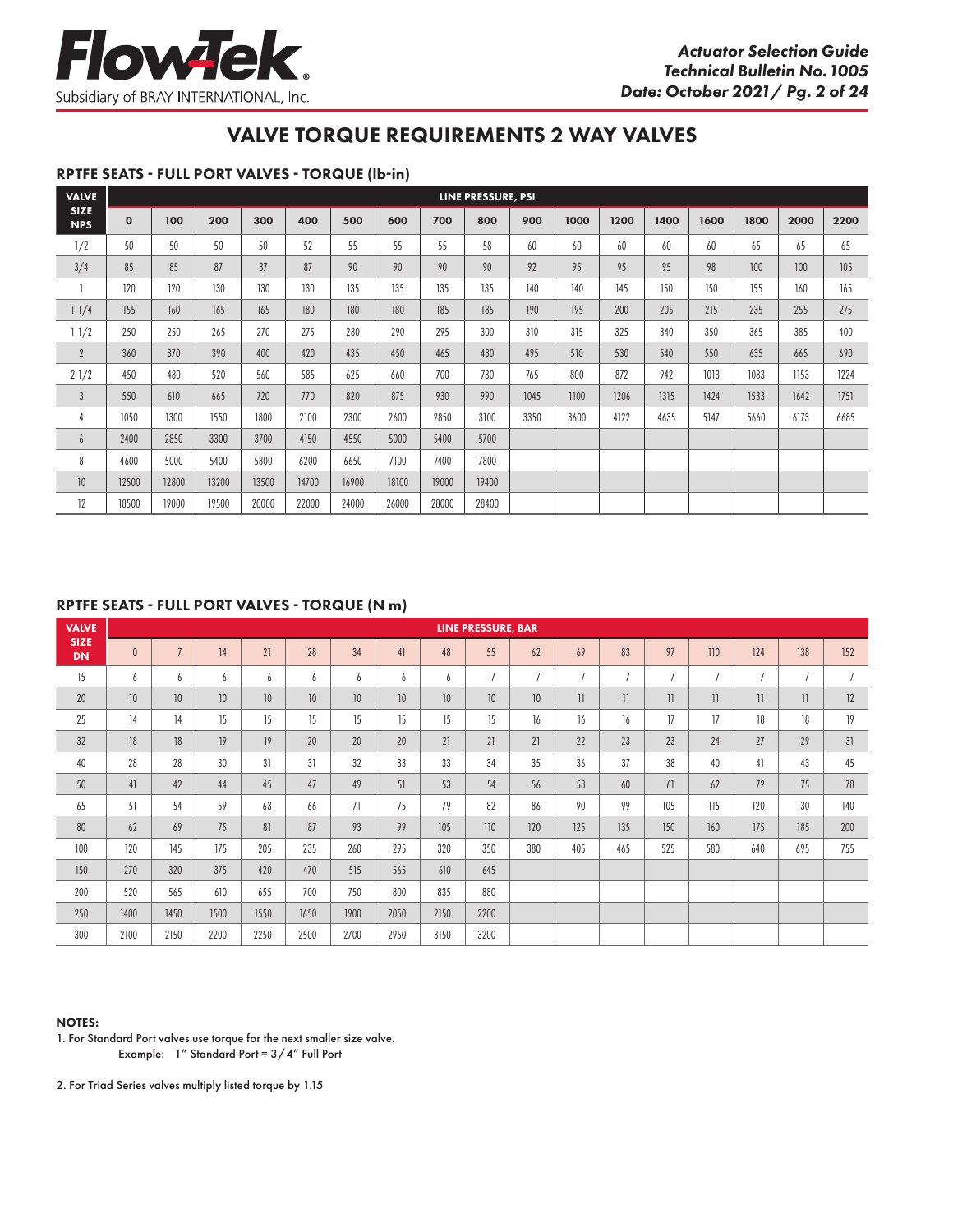### TFM, TEK-FIL OR PTFE SEATS - FULL PORT VALVES - TORQUE (lb-in)

| <b>VALVE</b>              |              |       |       |       |       |       |       |       | LINE PRESSURE, PSI |      |      |      |      |      |      |      |      |
|---------------------------|--------------|-------|-------|-------|-------|-------|-------|-------|--------------------|------|------|------|------|------|------|------|------|
| <b>SIZE</b><br><b>NPS</b> | $\mathbf{o}$ | 100   | 200   | 300   | 400   | 500   | 600   | 700   | 800                | 900  | 1000 | 1200 | 1400 | 1600 | 1800 | 2000 | 2200 |
| 1/2                       | 35           | 35    | 35    | 36    | 40    | 40    | 40    | 40    | 40                 | 42   | 42   | 45   | 47   | 47   | 49   | 50   | 51   |
| 3/4                       | 65           | 65    | 65    | 65    | 65    | 68    | 69    | 70    | 70                 | 70   | 70   | 70   | 70   | 70   | 72   | 75   | 75   |
|                           | 85           | 90    | 90    | 95    | 100   | 100   | 105   | 108   | 110                | 112  | 115  | 120  | 125  | 130  | 140  | 145  | 150  |
| 11/4                      | 140          | 145   | 150   | 155   | 160   | 165   | 170   | 172   | 175                | 180  | 185  | 195  | 205  | 215  | 225  | 245  | 265  |
| 11/2                      | 210          | 215   | 225   | 230   | 240   | 250   | 255   | 265   | 270                | 280  | 285  | 305  | 320  | 330  | 350  | 360  | 375  |
| $\overline{2}$            | 355          | 370   | 380   | 390   | 400   | 410   | 425   | 435   | 445                | 455  | 465  | 490  | 510  | 530  | 550  | 575  | 600  |
| 21/2                      | 375          | 400   | 450   | 500   | 500   | 505   | 505   | 590   | 600                | 610  | 650  | 698  | 750  | 802  | 854  | 905  | 957  |
| $\mathbf{3}$              | 500          | 500   | 600   | 650   | 680   | 700   | 750   | 810   | 850                | 900  | 950  | 1035 | 1125 | 1216 | 1307 | 1398 | 1488 |
| 4                         | 900          | 1100  | 1350  | 1505  | 1750  | 1950  | 2200  | 2400  | 2600               | 2800 | 3000 | 3442 | 3865 | 4289 | 4712 | 5136 | 5559 |
| 6                         | 2000         | 2400  | 2850  | 3250  | 3625  | 4000  | 4450  | 4825  | 5300               |      |      |      |      |      |      |      |      |
| 8                         | 3000         | 3600  | 4200  | 4750  | 5325  | 5850  | 6450  | 7000  | 7600               |      |      |      |      |      |      |      |      |
| 10                        | 11300        | 12200 | 13000 | 13700 | 14800 | 15400 | 16200 | 17000 | 17800              |      |      |      |      |      |      |      |      |
| 12                        | 16600        | 17600 | 18700 | 19700 | 20600 | 21400 | 22500 | 23400 | 24500              |      |      |      |      |      |      |      |      |

#### TFM, TEK-FIL OR PTFE SEATS - FULL PORT VALVES - TORQUE (N m)

| <b>VALVE</b>             |                |                |                |                |                          |              |      |      | <b>LINE PRESSURE, BAR</b> |     |     |     |     |     |     |     |                 |
|--------------------------|----------------|----------------|----------------|----------------|--------------------------|--------------|------|------|---------------------------|-----|-----|-----|-----|-----|-----|-----|-----------------|
| <b>SIZE</b><br><b>DN</b> | $\theta$       | $\overline{ }$ | 14             | 21             | 28                       | 34           | 41   | 48   | 55                        | 62  | 69  | 83  | 97  | 110 | 124 | 138 | 152             |
| 15                       | 4              | $\overline{4}$ | $\overline{4}$ | $\overline{4}$ | 5                        | 5            | 5    | 5    | 5                         | 5   | 5   | 5   | 5   | 5   | 6   | 6   | 6               |
| 20                       | $\overline{7}$ | $\overline{7}$ | $\overline{7}$ | $\overline{7}$ | $\overline{7}$           | 8            | 8    | 8    | 8                         | 8   | 8   | 8   | 8   | 8   | 8   | 8   | $\, 8$          |
| 25                       | 10             | 10             | 10             | $\mathbf{1}$   | $\overline{\phantom{a}}$ | $\mathbf{1}$ | 12   | 12   | 12                        | 13  | 13  | 14  | 14  | 15  | 16  | 16  | 17              |
| 32                       | 16             | 16             | 17             | 18             | 18                       | 19           | 19   | 19   | 20                        | 20  | 21  | 22  | 23  | 24  | 25  | 28  | 30 <sup>°</sup> |
| 40                       | 24             | 24             | 25             | 26             | 27                       | 28           | 29   | 30   | 31                        | 32  | 32  | 34  | 36  | 37  | 40  | 41  | 42              |
| 50                       | 40             | 42             | 43             | 44             | 45                       | 46           | 48   | 49   | 50                        | 51  | 53  | 55  | 58  | 60  | 62  | 65  | 68              |
| 65                       | 42             | 45             | 51             | 56             | 56                       | 57           | 57   | 67   | 68                        | 69  | 73  | 79  | 85  | 91  | 96  | 100 | 110             |
| 80                       | 56             | 56             | 68             | 73             | 77                       | 79           | 85   | 92   | 96                        | 100 | 105 | 115 | 125 | 135 | 150 | 160 | 170             |
| 100                      | 100            | 125            | 155            | 170            | 200                      | 220          | 250  | 270  | 295                       | 315 | 340 | 390 | 435 | 485 | 530 | 580 | 630             |
| 150                      | 225            | 270            | 320            | 365            | 410                      | 450          | 505  | 545  | 600                       |     |     |     |     |     |     |     |                 |
| 200                      | 340            | 405            | 475            | 535            | 600                      | 660          | 730  | 790  | 860                       |     |     |     |     |     |     |     |                 |
| 250                      | 1300           | 1400           | 1450           | 1550           | 1650                     | 1750         | 1850 | 1921 | 2000                      |     |     |     |     |     |     |     |                 |
| 300                      | 1900           | 2000           | 2100           | 2250           | 2350                     | 2400         | 2550 | 2650 | 2750                      |     |     |     |     |     |     |     |                 |

#### NOTES:

1. For Standard Port valves use torque for the next smaller size valve. Example: 1" Standard Port = 3/4" Full Port

2. For Triad Series valves multiply listed torque by 1.15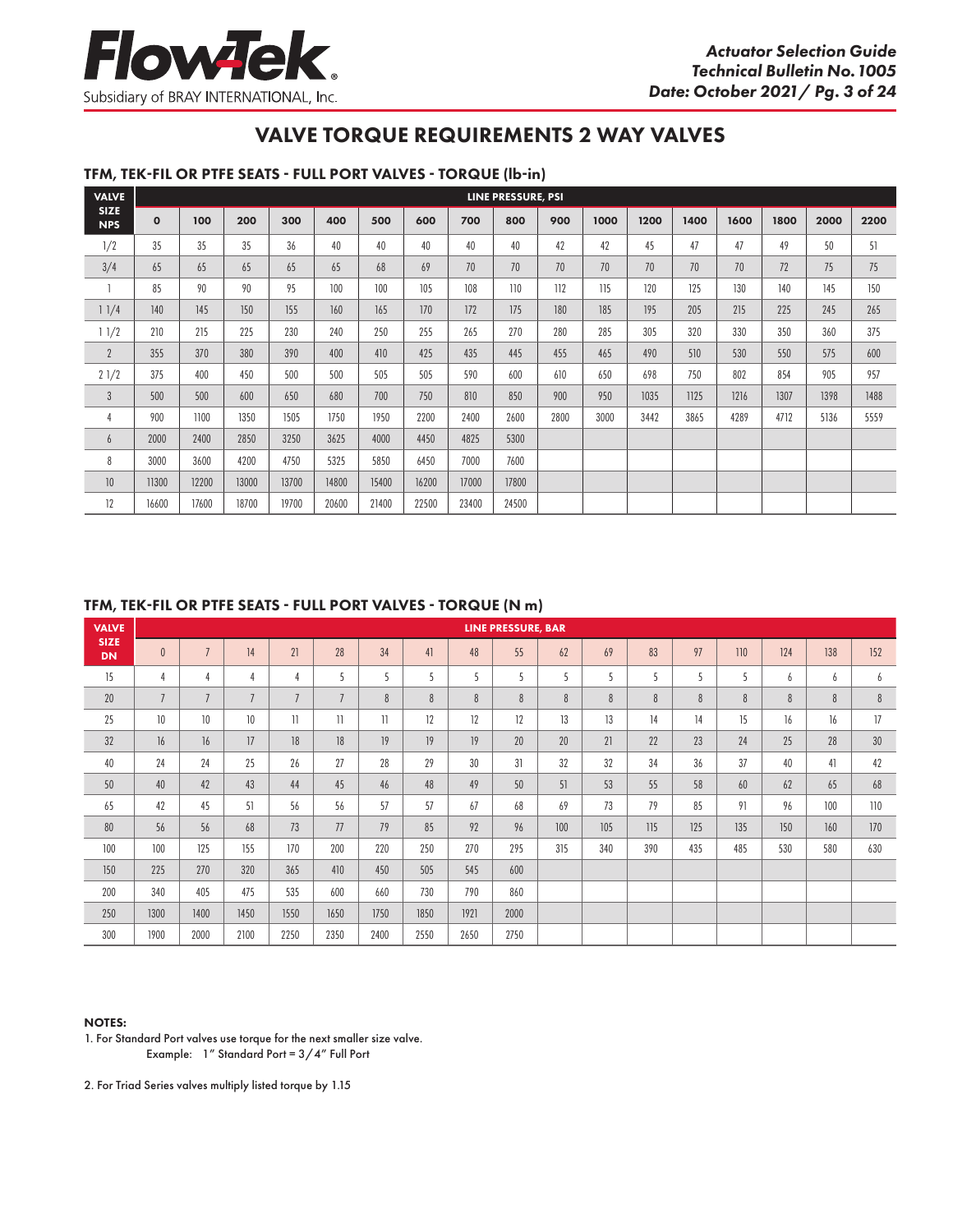

### UHMWPE OR 50/50 SEATS - FULL PORT VALVES - TORQUE (lb-in)

| <b>VALVE</b>              |             |      |      |      |      |      |      |      | LINE PRESSURE, PSI |      |      |      |      |      |      |      |      |
|---------------------------|-------------|------|------|------|------|------|------|------|--------------------|------|------|------|------|------|------|------|------|
| <b>SIZE</b><br><b>NPS</b> | $\mathbf 0$ | 100  | 200  | 300  | 400  | 500  | 600  | 700  | 800                | 900  | 1000 | 1200 | 1400 | 1600 | 1800 | 2000 | 2200 |
| 1/2                       | 50          | 50   | 51   | 55   | 56   | 57   | 58   | 60   | 60                 | 60   | 61   | 62   | 65   | 70   | 71   | 75   | 76   |
| 3/4                       | 100         | 105  | 107  | 110  | 112  | 115  | 118  | 120  | 125                | 130  | 135  | 140  | 142  | 150  | 155  | 160  | 165  |
|                           | 150         | 155  | 160  | 165  | 170  | 172  | 178  | 180  | 185                | 190  | 195  | 200  | 205  | 225  | 230  | 240  | 250  |
| 11/4                      | 225         | 232  | 240  | 250  | 260  | 265  | 270  | 280  | 290                | 295  | 305  | 320  | 340  | 355  | 370  | 380  | 400  |
| 11/2                      | 350         | 360  | 370  | 385  | 395  | 410  | 420  | 430  | 440                | 450  | 465  | 485  | 510  | 530  | 555  | 580  | 600  |
| $\overline{2}$            | 500         | 550  | 650  | 700  | 750  | 780  | 850  | 950  | 1000               | 1100 | 1200 | 1300 | 1400 | 1500 | 1700 | 1750 | 1850 |
| 21/2                      | 750         | 850  | 1000 | 1100 | 1200 | 1300 | 1450 | 1500 | 1600               | 1700 | 1800 |      |      |      |      |      |      |
| $\mathbf{3}$              | 1250        | 1350 | 1500 | 1650 | 1750 | 1850 | 2000 | 2200 | 2300               | 2350 | 2500 |      |      |      |      |      |      |
| 4                         | 1800        | 2000 | 2300 | 2600 | 2900 | 3200 | 3400 | 3750 | 3950               | 4250 | 4500 |      |      |      |      |      |      |
| b                         | 3000        | 3500 | 4000 | 4500 | 4900 | 5450 | 5900 | 6400 |                    |      |      |      |      |      |      |      |      |
| 8                         | 6000        | 6500 | 7000 | 7400 | 7900 | 8400 | 8800 | 9250 |                    |      |      |      |      |      |      |      |      |

#### UHMWPE OR 50/50 SEATS - FULL PORT VALVES - TORQUE (N m)

| <b>VALVE</b>             |         |                |     |     |     |     |                |                | <b>LINE PRESSURE, BAR</b> |                |                |                |                |     |     |     |     |
|--------------------------|---------|----------------|-----|-----|-----|-----|----------------|----------------|---------------------------|----------------|----------------|----------------|----------------|-----|-----|-----|-----|
| <b>SIZE</b><br><b>DN</b> |         | $\overline{ }$ | 14  | 21  | 28  | 34  | 41             | 48             | 55                        | 62             | 69             | 83             | 97             | 110 | 124 | 138 | 152 |
| 15                       | h       | 6              | 6   | 6   | 6   | 6   | $\overline{ }$ | $\overline{7}$ | $\overline{7}$            | $\overline{7}$ | $\overline{7}$ | $\overline{ }$ | $\overline{ }$ | 8   | 8   | 8   | 9   |
| 20                       | $\vert$ | 12             | 12  | 12  | 13  | 13  | 13             | 14             | 14                        | 15             | 15             | 16             | 16             | 17  | 18  | 18  | 19  |
| 25                       | 17      | 18             | 18  | 19  | 19  | 19  | 20             | 20             | 21                        | 21             | 22             | 23             | 23             | 25  | 26  | 27  | 28  |
| 32                       | 25      | 26             | 27  | 28  | 29  | 30  | 31             | 32             | 33                        | 33             | 34             | 36             | 38             | 40  | 42  | 43  | 45  |
| 40                       | 40      | 41             | 42  | 43  | 45  | 46  | 47             | 49             | 50                        | 51             | 53             | 55             | 58             | 60  | 63  | 66  | 68  |
| 50                       | 56      | 62             | 73  | 79  | 85  | 88  | 96             | 105            | 115                       | 125            | 135            | 145            | 160            | 170 | 190 | 200 | 210 |
| 65                       | 85      | 96             | 115 | 125 | 135 | 145 | 165            | 170            | 180                       | 190            | 205            |                |                |     |     |     |     |
| 80                       | 140     | 155            | 170 | 185 | 200 | 210 | 225            | 250            | 260                       | 265            | 280            |                |                |     |     |     |     |
| 100                      | 205     | 225            | 260 | 295 | 330 | 360 | 385            | 425            | 445                       | 480            | 510            |                |                |     |     |     |     |
| 150                      | 340     | 395            | 450 | 510 | 555 | 615 | 665            | 725            |                           |                |                |                |                |     |     |     |     |
| 200                      | 680     | 735            | 790 | 835 | 895 | 950 | 995            | 1050           |                           |                |                |                |                |     |     |     |     |

#### NOTES:

1. For Standard Port valves use torque for the next smaller size valve. Example: 1" Standard Port = 3/4" Full Port

2. For Triad Series Valves multiply listed torque by 1.15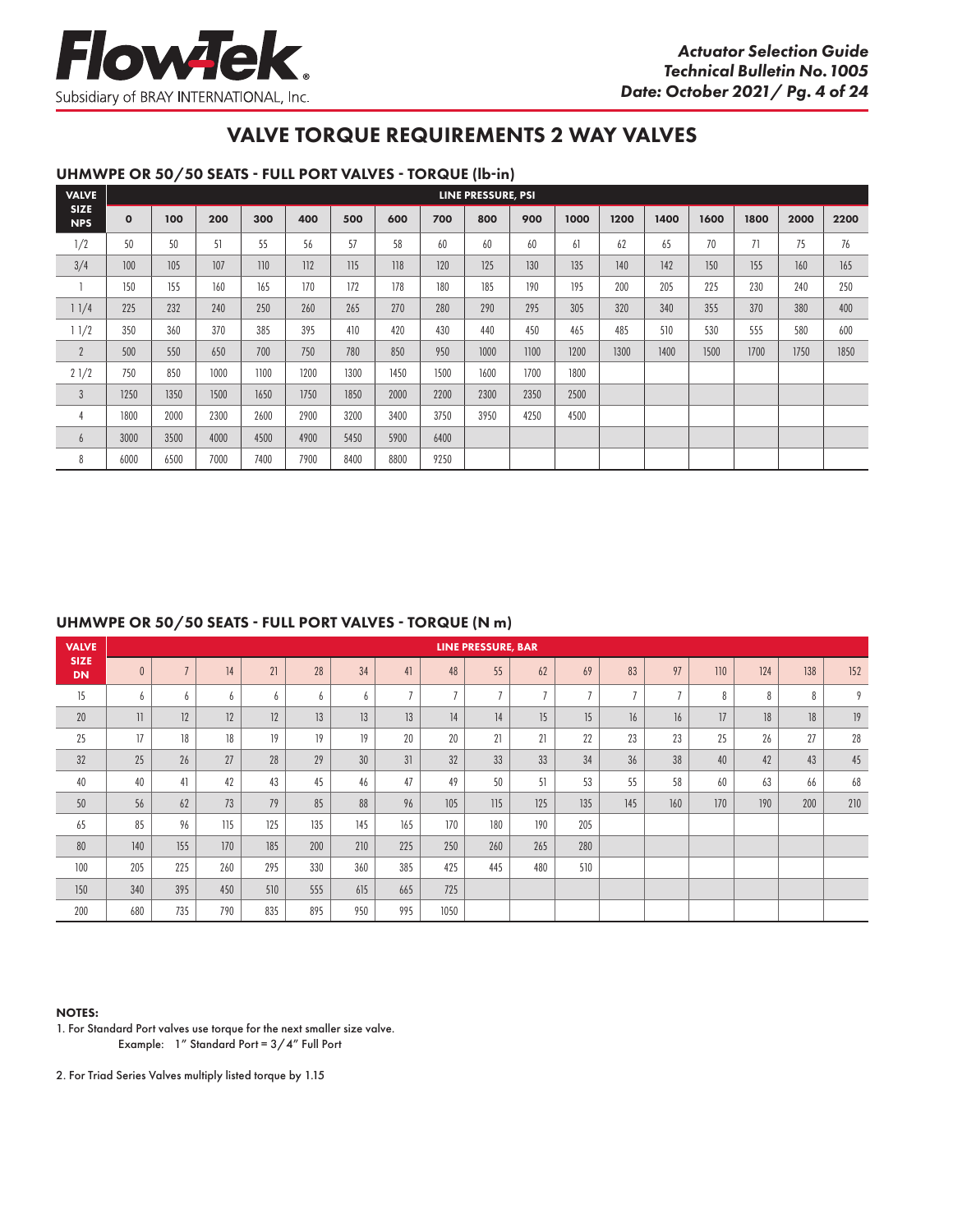### PEEK SEATS - FULL PORT VALVES - TORQUE (lb-in)

| <b>VALVE</b>              |             |       |       |       |       |       |       |       | LINE PRESSURE, PSI |      |      |      |      |      |      |      |      |
|---------------------------|-------------|-------|-------|-------|-------|-------|-------|-------|--------------------|------|------|------|------|------|------|------|------|
| <b>SIZE</b><br><b>NPS</b> | $\mathbf 0$ | 100   | 200   | 300   | 400   | 500   | 600   | 700   | 800                | 900  | 1000 | 1200 | 1400 | 1600 | 1800 | 2000 | 2200 |
| 1/2                       | 82          | 85    | 85    | 90    | 90    | 95    | 95    | 100   | 100                | 100  | 105  | 110  | 115  | 120  | 130  | 140  | 145  |
| 3/4                       | 140         | 145   | 145   | 150   | 150   | 160   | 160   | 165   | 165                | 170  | 175  | 180  | 185  | 190  | 195  | 200  | 210  |
|                           | 180         | 185   | 190   | 195   | 200   | 200   | 210   | 212   | 215                | 220  | 225  | 230  | 235  | 240  | 255  | 260  | 270  |
| 11/4                      | 220         | 225   | 230   | 240   | 245   | 250   | 260   | 265   | 270                | 280  | 285  | 290  | 310  | 330  | 340  | 350  | 365  |
| 11/2                      | 335         | 345   | 360   | 375   | 385   | 400   | 410   | 425   | 435                | 450  | 460  | 490  | 515  | 540  | 565  | 590  | 615  |
| $\overline{2}$            | 350         | 450   | 550   | 650   | 700   | 850   | 900   | 1000  | 1100               | 1200 | 1300 | 1500 | 1650 | 1850 | 2000 | 2200 | 2400 |
| 21/2                      | 800         | 950   | 1000  | 1150  | 1250  | 1400  | 1500  | 1600  | 1700               |      |      |      |      |      |      |      |      |
| $\mathfrak{Z}$            | 1350        | 1500  | 1700  | 1850  | 2000  | 2200  | 2300  | 2500  | 2600               |      |      |      |      |      |      |      |      |
| 4                         | 2100        | 2400  | 2650  | 2900  | 3200  | 3500  | 3800  | 4000  | 4200               |      |      |      |      |      |      |      |      |
| 6                         | 4600        | 5000  | 5400  | 5900  | 6300  | 6750  | 7200  | 7600  | 7800               |      |      |      |      |      |      |      |      |
| 8                         | 8260        | 8980  | 9690  | 10410 | 11130 | 11940 | 12750 | 13290 | 13700              |      |      |      |      |      |      |      |      |
| 10                        | 22440       | 22980 | 23700 | 24240 | 26390 | 30340 | 32500 | 34110 | 35600              |      |      |      |      |      |      |      |      |
| 12                        | 33210       | 34110 | 35010 | 35910 | 39500 | 43090 | 46680 | 50270 | 53700              |      |      |      |      |      |      |      |      |

#### PEEK SEATS - FULL PORT VALVES - TORQUE (N m)

| <b>VALVE</b>             |          |                 |      |      |      |                 |              |              | <b>LINE PRESSURE, BAR</b> |              |     |     |     |     |     |     |     |
|--------------------------|----------|-----------------|------|------|------|-----------------|--------------|--------------|---------------------------|--------------|-----|-----|-----|-----|-----|-----|-----|
| <b>SIZE</b><br><b>DN</b> | $\theta$ | $\overline{7}$  | 14   | 21   | 28   | 34              | 41           | 48           | 55                        | 62           | 69  | 83  | 97  | 110 | 124 | 138 | 152 |
| 15                       | 9        | 10 <sup>°</sup> | 10   | 10   | 10   | $\overline{11}$ | $\mathbf{1}$ | $\mathbf{1}$ | $\mathbf{1}$              | $\mathbf{1}$ | 12  | 12  | 13  | 14  | 15  | 16  | 16  |
| 20                       | 16       | 16              | 16   | 17   | 17   | 18              | 18           | 19           | 19                        | 19           | 20  | 20  | 21  | 21  | 22  | 23  | 24  |
| 25                       | 20       | 21              | 21   | 22   | 23   | 23              | 24           | 24           | 24                        | 25           | 25  | 26  | 27  | 27  | 29  | 29  | 31  |
| 32                       | 25       | 25              | 26   | 27   | 28   | 28              | 29           | 30           | 31                        | 32           | 32  | 33  | 35  | 37  | 38  | 40  | 41  |
| 40                       | 38       | 39              | 41   | 42   | 43   | 45              | 46           | 48           | 49                        | 51           | 52  | 55  | 58  | 61  | 64  | 67  | 69  |
| 50                       | 40       | 51              | 62   | 73   | 79   | 96              | 100          | 115          | 125                       | 135          | 145 | 170 | 185 | 210 | 225 | 250 | 270 |
| 65                       | 90       | 105             | 115  | 130  | 140  | 160             | 170          | 180          | 190                       |              |     |     |     |     |     |     |     |
| 80                       | 155      | 170             | 190  | 210  | 225  | 250             | 260          | 280          | 295                       |              |     |     |     |     |     |     |     |
| 100                      | 235      | 270             | 300  | 330  | 360  | 395             | 430          | 450          | 475                       |              |     |     |     |     |     |     |     |
| 150                      | 520      | 565             | 610  | 665  | 710  | 765             | 815          | 860          | 880                       |              |     |     |     |     |     |     |     |
| 200                      | 935      | 1000            | 1100 | 1200 | 1250 | 1350            | 1450         | 1500         | 1550                      |              |     |     |     |     |     |     |     |
| 250                      | 2550     | 2600            | 2700 | 2750 | 3000 | 3450            | 3650         | 3850         | 4000                      |              |     |     |     |     |     |     |     |
| 300                      | 3750     | 3850            | 3950 | 4050 | 4450 | 4850            | 5250         | 5700         | 6050                      |              |     |     |     |     |     |     |     |

#### NOTES:

1. For Standard Port valves use torque for the next smaller size valve. Example: 1" Standard Port = 3/4" Full Port

2. For Triad Series Valves multiply listed torque by 1.15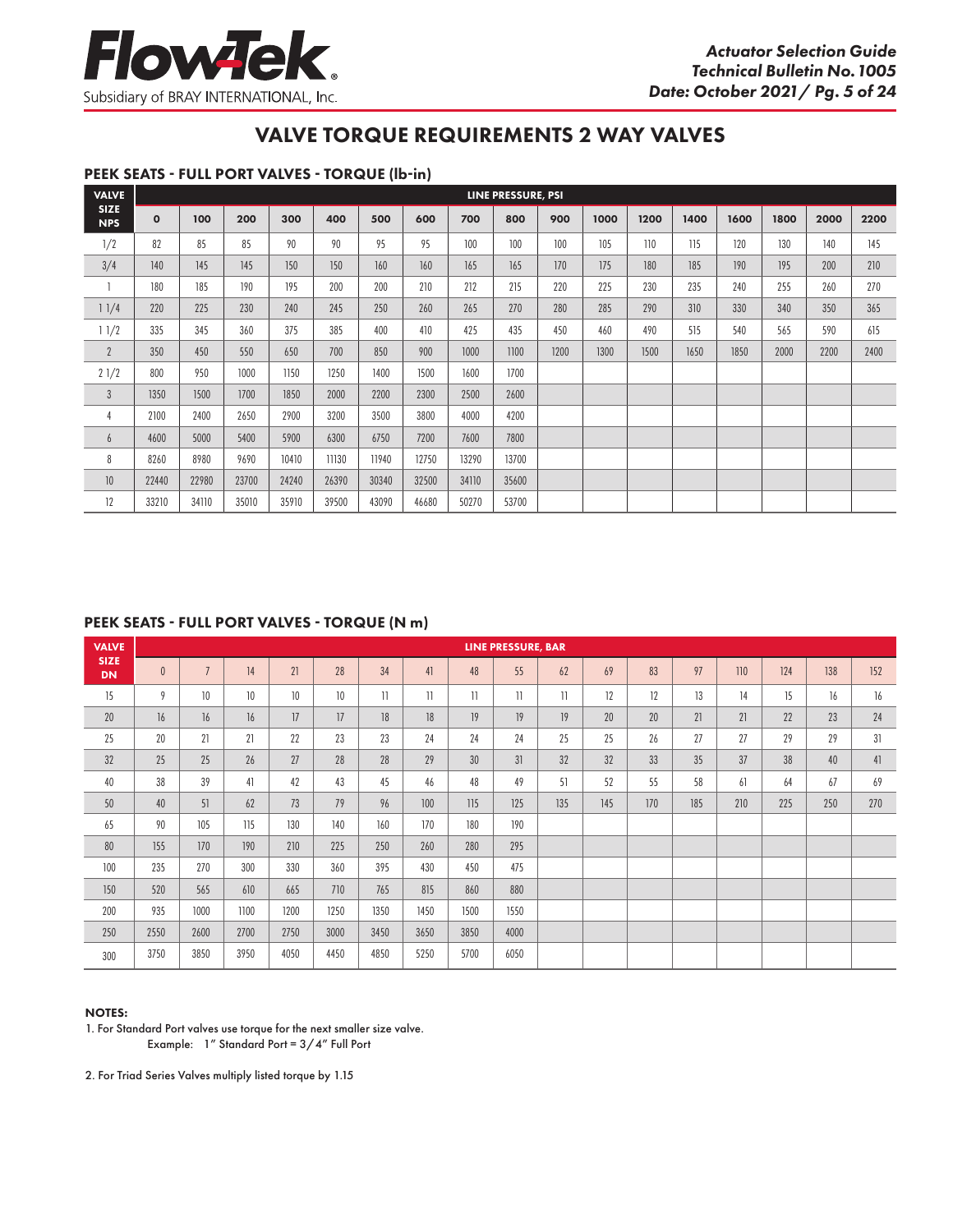# VALVE TORQUE REQUIREMENTS - MULTIPORT VALVES

#### TFM 1600, PTFE OR TEK-FIL SEATS - FULL PORT - MULTIPORT VALVES - TORQUE (lb-in)

| <b>VALVE SIZE</b> |              |      |      |      |      | LINE PRESSURE, PSI |      |      |      |      |
|-------------------|--------------|------|------|------|------|--------------------|------|------|------|------|
| <b>NPS</b>        | $\mathbf{o}$ | 100  | 200  | 300  | 400  | 500                | 600  | 700  | 800  | 1000 |
| $1/4$ & $3/8$     | 71           | 75   | 80   | 84   | 89   | 93                 | 97   | 102  | 106  | 115  |
| 1/2               | 106          | 108  | 111  | 113  | 115  | 117                | 120  | 122  | 124  | 128  |
| 3/4               | 133          | 136  | 140  | 143  | 146  | 149                | 153  | 156  | 159  | 166  |
|                   | 221          | 231  | 241  | 251  | 261  | 271                | 281  | 291  | 301  | 321  |
| 11/4              | 248          | 265  | 281  | 298  | 315  | 331                | 348  | 364  | 381  |      |
| 11/2              | 372          | 390  | 407  | 425  | 443  | 460                | 478  | 495  | 513  |      |
| $\overline{2}$    | 496          | 545  | 593  | 642  | 691  | 739                | 788  | 836  | 885  |      |
| 21/2              | 938          | 976  | 1013 | 1051 | 1089 | 1126               | 1164 | 1201 | 1239 |      |
| 3                 | 1062         | 1206 | 1350 | 1494 | 1638 | 1781               | 1925 | 2069 | 2213 |      |
| 4                 | 2301         | 2367 | 2434 | 2500 | 2567 | 2633               | 2699 | 2766 | 2832 |      |
| 6                 | 3480         | 3800 | 4100 | 4450 | 4700 | 5050               | 5370 | 5700 | 6000 |      |
| 8                 | 5265         | 5600 | 5950 | 6300 |      |                    |      |      |      |      |

#### TFM 1600, PTFE OR TEK-FIL SEATS - FULL PORT - MULTIPORT VALVES - TORQUE (N m)

| <b>VALVE SIZE</b> |              |                |     |     |     | <b>LINE PRESSURE, BAR</b> |              |     |     |    |
|-------------------|--------------|----------------|-----|-----|-----|---------------------------|--------------|-----|-----|----|
| <b>DN</b>         | $\mathbf{o}$ | $\overline{z}$ | 14  | 21  | 28  | 34                        | 41           | 48  | 55  | 69 |
| 8 & 10            | 8            | $\mathsf Q$    | 9   | 10  | 10  | 11                        | $\mathbf{1}$ | 12  | 12  | 13 |
| 15                | 12           | 13             | 13  | 13  | 13  | 14                        | 14           | 14  | 15  | 15 |
| 20                | 16           | 16             | 16  | 17  | 17  | 17                        | 18           | 18  | 18  | 19 |
| 25                | 25           | 27             | 28  | 29  | 30  | 31                        | 32           | 33  | 35  | 37 |
| 32                | 29           | 30             | 32  | 34  | 36  | 38                        | 40           | 42  | 44  |    |
| 40                | 43           | 45             | 46  | 49  | 51  | 52                        | 55           | 56  | 58  |    |
| 50                | 57           | 62             | 67  | 73  | 79  | 84                        | 90           | 95  | 100 |    |
| 65                | 110          | 115            | 115 | 120 | 125 | 130                       | 135          | 140 | 140 |    |
| 80                | 120          | 140            | 155 | 170 | 190 | 205                       | 220          | 235 | 255 |    |
| 100               | 260          | 270            | 280 | 285 | 295 | 300                       | 305          | 315 | 320 |    |
| 150               | 395          | 430            | 465 | 505 | 535 | 575                       | 610          | 645 | 680 |    |
| 200               | 595          | 635            | 675 | 715 |     |                           |              |     |     |    |

#### NOTES:

1. Above torque values are based on TFM 1600, PTFE, or Tek-Fil seats in clear, non-viscous fluid.

2. For RPTFE Seats multiply listed torque by 1.15

3. For 50/50 Seats multiply listed torque by 1.50

4. For UHMWPE Seats multiply listed torque by 1.62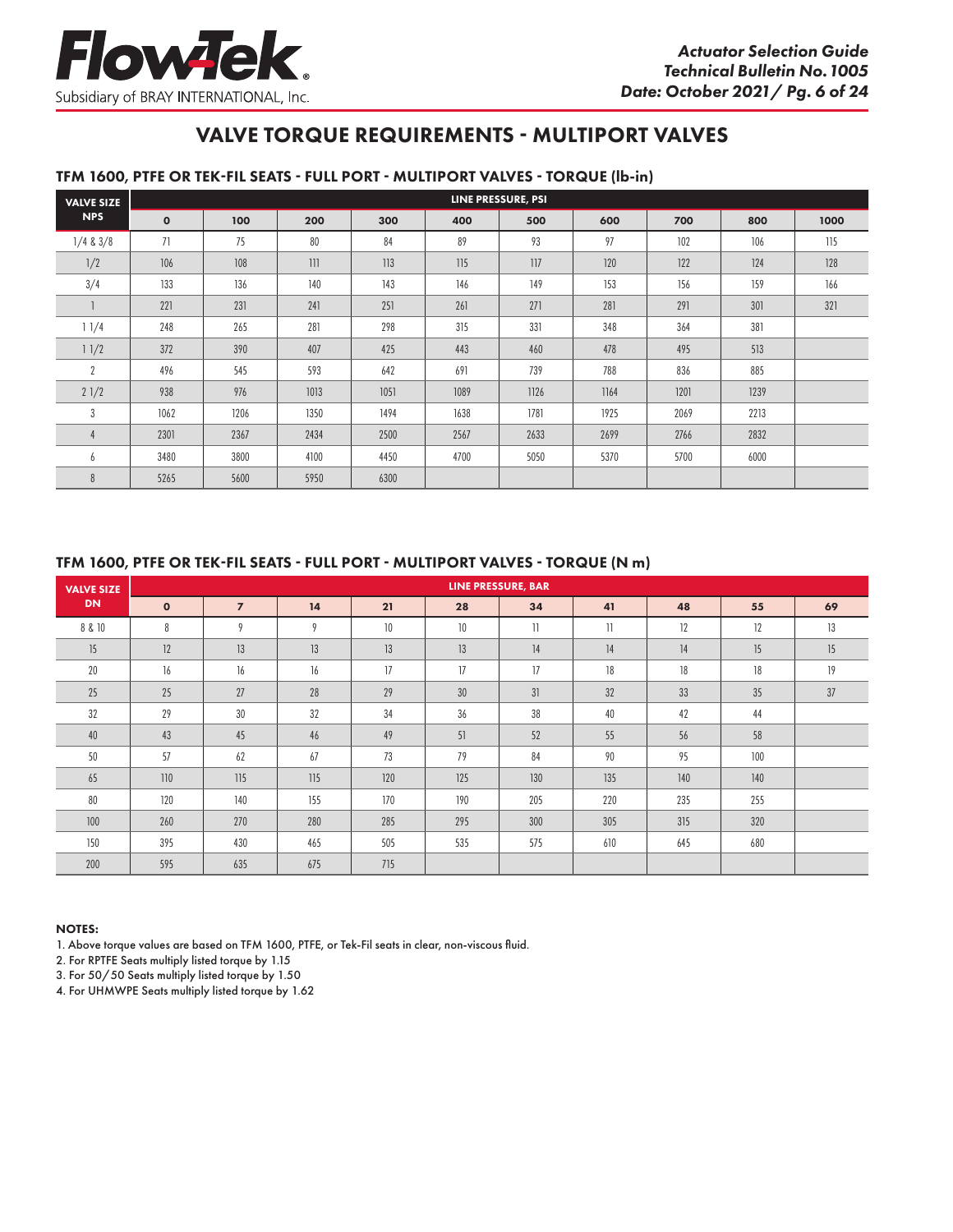# VALVE TORQUE REQUIREMENTS - MULTIPORT VALVES

#### TFM 1600 - STANDARD PORT - MULTIPORT VALVES - TORQUE (lb-in)

| <b>VALVE SIZE</b> |              |     |     |     |     | LINE PRESSURE, PSI |     |     |     |      |
|-------------------|--------------|-----|-----|-----|-----|--------------------|-----|-----|-----|------|
| <b>NPS</b>        | $\mathbf{o}$ | 100 | 200 | 300 | 400 | 500                | 600 | 700 | 800 | 1000 |
| $1/4$ & $3/8$     | 71           | 75  | 80  | 84  | 89  | 93                 | 97  | 102 | 106 | 115  |
| 3/4               | 106          | 108 | 111 | 113 | 115 | 117                | 120 | 122 | 124 | 128  |
|                   | 133          | 136 | 140 | 143 | 146 | 149                | 153 | 156 | 159 | 166  |
| 1/4               | 221          | 231 | 241 | 251 | 261 | 271                | 281 | 291 | 301 | 321  |
| 1/2               | 248          | 265 | 281 | 298 | 315 | 331                | 348 | 364 | 381 |      |
|                   | 372          | 390 | 407 | 425 | 443 | 460                | 478 | 495 | 513 |      |

## TFM 1600 - STANDARD PORT - MULTIPORT VALVES - TORQUE (N m)

| <b>VALVE SIZE</b> | LINE PRESSURE, BAR |    |    |    |    |    |    |    |    |    |  |  |  |
|-------------------|--------------------|----|----|----|----|----|----|----|----|----|--|--|--|
| <b>DN</b>         |                    |    | 14 | 21 | 28 | 34 | 41 | 48 | 55 | 69 |  |  |  |
| 8 & 10            |                    |    |    |    | 10 |    |    | 12 | 10 |    |  |  |  |
| 20                | 12                 | 12 | 13 |    | 13 | 13 | 14 |    |    | 14 |  |  |  |
| 25                | 15                 | 15 | 16 |    | 16 |    | 77 | 18 | 18 | 10 |  |  |  |
| 32                | 25                 | 26 | 27 | 28 | 29 | 31 | 32 | 33 | 34 | 36 |  |  |  |
| 40                | 28                 | 30 | 32 | 34 | 36 | 37 | 39 |    | 43 |    |  |  |  |
| 50                | 47                 | 44 |    |    | 50 | 52 | 54 | 56 | 58 |    |  |  |  |

#### NOTE:

1. Above torque values are based on TFM 1600 seats in clear, non-viscous fluid.

# VALVE TORQUE REQUIREMENTS - S19 SEGMENTED BALL VALVE

#### SOFT SEAT/METAL SEAT - CLASS 150/300 - S19 SEGMENTED BALL VALVE - TORQUE (lb-in)

| <b>VALVE SIZE</b> | LINE PRESSURE, PSI |       |       |                |       |       |       |     |     |  |  |  |  |
|-------------------|--------------------|-------|-------|----------------|-------|-------|-------|-----|-----|--|--|--|--|
| <b>NPS</b>        | $\Omega$           | 100   | 200   | 300            | 400   | 500   | 600   | 700 | 725 |  |  |  |  |
|                   | 70                 | 83    | 90    |                | 104   |       | 118   | 125 | 127 |  |  |  |  |
| $1\frac{1}{2}$    | 125                | 139   | 153   | 167            | 181   | 195   | 209   | 223 | 227 |  |  |  |  |
|                   | 137                | 159   | 181   | 203            | 225   | 247   | 269   | 291 | 296 |  |  |  |  |
|                   | 187                | 250   | 313   | 376            | 439   | 502   | 565   | 628 | 645 |  |  |  |  |
|                   | 282                | 366   | 450   | 534            | 618   | 702   | 786   |     |     |  |  |  |  |
|                   | 409                | 628   | 847   | 1,066          | 1,285 | 1,504 | 1,723 |     |     |  |  |  |  |
|                   | 739                | 1,085 | 1,431 | .777           | 2,123 | 2,469 |       |     |     |  |  |  |  |
| 10                | 934                | 1.544 | 2,154 | 2.764          | 3,374 | 3,984 |       |     |     |  |  |  |  |
|                   | .354               | 2,353 | 3,352 | $4.35^{\circ}$ | 5,350 |       |       |     |     |  |  |  |  |

#### SOFT SEAT/METAL SEAT - CLASS 150/300 - S19 SEGMENTED BALL VALVE - TORQUE (N m)

| <b>VALVE SIZE</b> |     |                 |     |          | LINE PRESSURE, BAR |     |     |    |          |
|-------------------|-----|-----------------|-----|----------|--------------------|-----|-----|----|----------|
| <b>DN</b>         |     |                 | 14  | 21       | 28                 | 34  | 41  | 48 | 50       |
|                   |     | 10              |     |          | $\overline{10}$    |     |     |    |          |
| 40                |     | 10              | 18  | 10       | $\Omega$           | 23  | 24  | 26 | $\Omega$ |
| 50                |     | 18              | U.  | วว<br>ΔJ | 26                 | 28  | 31  | 33 |          |
| 80                | 22  | 20              | 36  | 43       | 50                 | E7  | 64  | 71 | 70       |
| 100               | つつ  | $\Lambda$       |     |          | 70                 | 80  | 89  |    |          |
| 150               |     |                 | 96  | 125      | 150                | 170 | 195 |    |          |
| 200               | 84  | 12 <sup>5</sup> | 165 | 205      | 240                | 280 |     |    |          |
| 250               | 110 | 175             | 245 | 315      | 385                | 455 |     |    |          |
| 300               | 155 | 270             | 380 | 495      | 605                |     |     |    |          |

#### NOTES:

- 1. Torque values shown are without considering safety factor.
- 2. Torque published for standard Bray packing.
- 3. Refer to the sizing program for Dynamic Torque requirements.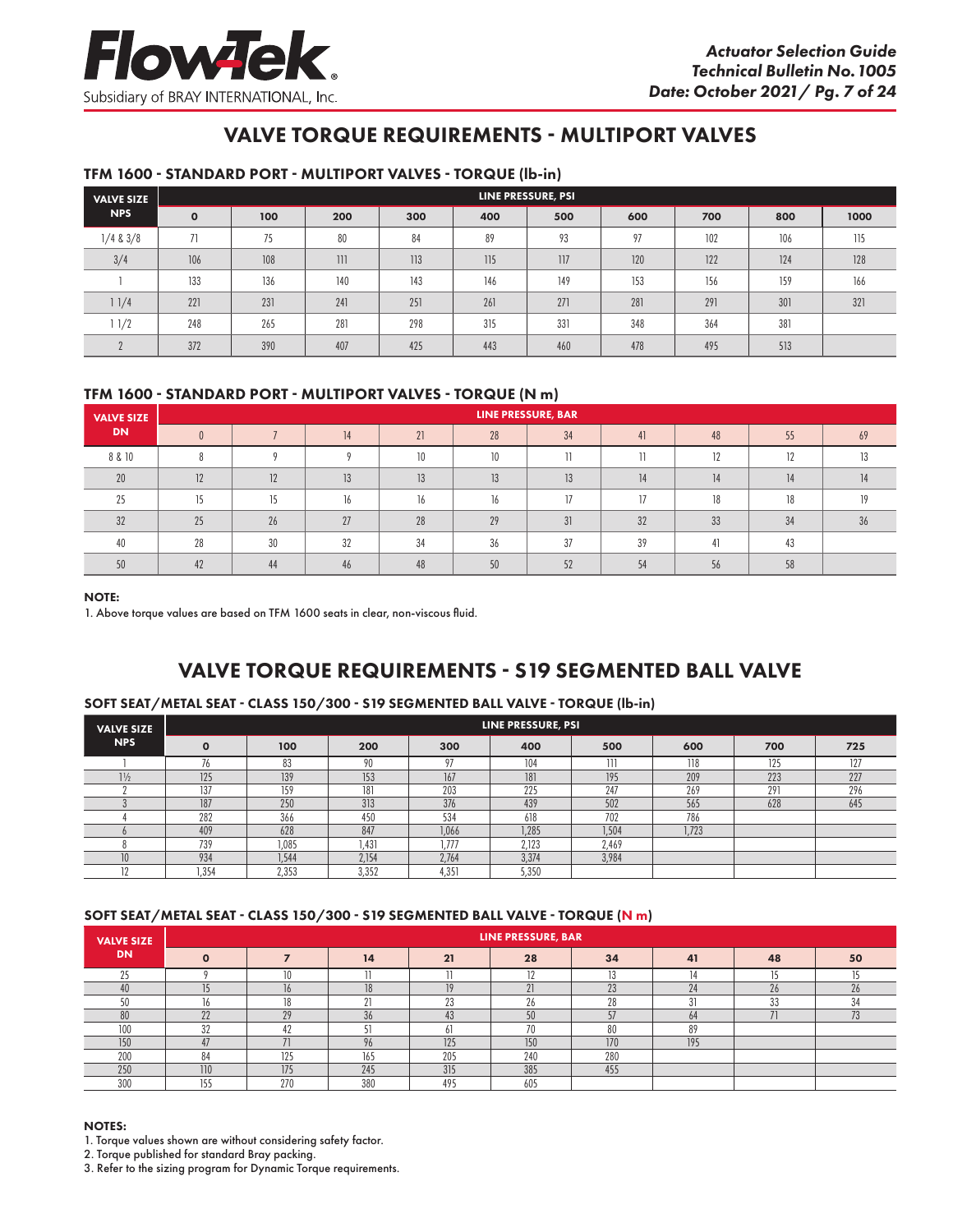

# VALVE TORQUE REQUIREMENTS - TRUNNION MOUNTED BALL VALVE

### SOFT SEAT - FULL PORT VALVES - TORQUE (lb-in)

| <b>VALVE</b>    |              |       |                  |       | LINE PRESSURE, PSI |       |        |        |                  |        |        |        |        |
|-----------------|--------------|-------|------------------|-------|--------------------|-------|--------|--------|------------------|--------|--------|--------|--------|
| <b>SIZE</b>     |              |       | <b>CLASS 150</b> |       |                    |       |        |        | <b>CLASS 300</b> |        |        |        |        |
| <b>NPS</b>      | $\mathbf{o}$ | 100   | 200              | 285   | $\mathbf{o}$       | 100   | 200    | 300    | 400              | 500    | 600    | 700    | 740    |
| $\overline{2}$  | 444          | 575   | 628              | 682   | 584                | 628   | 673    | 717    | 761              | 797    | 841    | 885    | 903    |
| $\mathbf{3}$    | 1053         | 1354  | 1496             | 1620  | 1416               | 1522  | 1620   | 1726   | 1823             | 1929   | 2036   | 2133   | 2177   |
| $\overline{4}$  | 1640         | 2115  | 2337             | 2522  | 2248               | 2407  | 2567   | 2735   | 2894             | 3062   | 3222   | 3390   | 3452   |
| 6               | 3377         | 4355  | 4806             | 5195  | 4965               | 5328  | 5691   | 6045   | 6408             | 6771   | 7134   | 7497   | 7638   |
| 8               | 5201         | 6700  | 7408             | 8001  | 7966               | 8550  | 9125   | 9709   | 10285            | 10869  | 11444  | 12028  | 12258  |
| 10 <sup>°</sup> | 7594         | 9789  | 10816            | 11683 | 11400              | 12232 | 13055  | 13878  | 14710            | 15542  | 16374  | 17206  | 17533  |
| 12              | 10793        | 13922 | 15365            | 16604 | 15551              | 16693 | 17808  | 18932  | 20065            | 21198  | 22330  | 23472  | 23915  |
| 14              | 15896        | 20498 | 22631            | 24455 | 23534              | 25260 | 26951  | 28659  | 30367            | 32093  | 33801  | 35527  | 36200  |
| 16              | 22437        | 28933 | 31942            | 34518 | 35677              | 38297 | 40864  | 43448  | 46033            | 48644  | 51237  | 53848  | 54875  |
| 18              | 29168        | 37616 | 41528            | 44873 | 48148              | 51671 | 55131  | 58627  | 62115            | 65646  | 69133  | 72665  | 74045  |
| 20              | 38120        | 49157 | 54273            | 58645 | 65203              | 69974 | 74665  | 79400  | 84126            | 88897  | 93632  | 98411  | 100279 |
| 24              | 57789        | 74523 | 82277            | 88906 | 92287              | 99049 | 105687 | 112387 | 119078           | 125831 | 132531 | 139293 | 141939 |

#### SOFT SEAT - FULL PORT VALVES - TORQUE (lb-in)

| <b>VALVE</b>   |             |        |        |        |        |        |        | LINE PRESSURE, PSI |                  |        |        |        |        |        |        |        |
|----------------|-------------|--------|--------|--------|--------|--------|--------|--------------------|------------------|--------|--------|--------|--------|--------|--------|--------|
| <b>SIZE</b>    |             |        |        |        |        |        |        |                    | <b>CLASS 600</b> |        |        |        |        |        |        |        |
| <b>NPS</b>     | $\mathbf 0$ | 100    | 200    | 300    | 400    | 500    | 600    | 700                | 800              | 900    | 1000   | 1100   | 1200   | 1300   | 1400   | 1480   |
| $\overline{2}$ | 797         | 823    | 850    | 876    | 912    | 938    | 965    | 1000               | 1027             | 1053   | 1080   | 1115   | 1142   | 1168   | 1195   | 1221   |
| $\overline{3}$ | 1983        | 2053   | 2133   | 2204   | 2275   | 2345   | 2416   | 2487               | 2567             | 2638   | 2708   | 2779   | 2850   | 2921   | 2992   | 3054   |
| 4              | 2761        | 2859   | 2965   | 3062   | 3160   | 3266   | 3363   | 3461               | 3567             | 3664   | 3770   | 3868   | 3965   | 4071   | 4169   | 4248   |
| 6              | 7868        | 8152   | 8435   | 8727   | 9010   | 9293   | 9585   | 9869               | 10152            | 10435  | 10727  | 11010  | 11294  | 11586  | 11869  | 12099  |
| 8              | 12055       | 12497  | 12940  | 13373  | 13816  | 14250  | 14692  | 15126              | 15568            | 16011  | 16445  | 16887  | 17321  | 17763  | 18197  | 18551  |
| 10             | 18109       | 18719  | 19321  | 19976  | 20631  | 21286  | 21941  | 22587              | 23242            | 23906  | 24561  | 25216  | 25871  | 26526  | 27181  | 27703  |
| 12             | 24853       | 25694  | 26526  | 27420  | 28322  | 29225  | 30119  | 31013              | 31916            | 32819  | 33712  | 34615  | 35518  | 36421  | 37315  | 38032  |
| 14             | 37359       | 38625  | 39855  | 41209  | 42563  | 43917  | 45263  | 46608              | 47962            | 49325  | 50671  | 52016  | 53370  | 54733  | 56078  | 57158  |
| 16             | 57388       | 59327  | 61229  | 63301  | 65372  | 67460  | 69531  | 71594              | 73674            | 75771  | 77833  | 79905  | 81984  | 84073  | 86135  | 87799  |
| 18             | 78966       | 81630  | 84250  | 87100  | 89959  | 92827  | 95668  | 98518              | 101376           | 104253 | 107103 | 109953 | 112812 | 115688 | 118529 | 120813 |
| 20             | 109448      | 113148 | 116777 | 120733 | 124689 | 128663 | 132611 | 136558             | 140514           | 144506 | 148454 | 152401 | 156366 | 160349 | 164288 | 167456 |
| 24             | 146480      | 151427 | 156286 | 161588 | 166881 | 172200 | 177475 | 182759             | 188069           | 193406 | 198690 | 203965 | 209285 | 214613 | 219879 | 224119 |

Valve torques mentioned in above table are without factor of safety.

For running / dry run torque consider 0 PSI torque from above table for the corresponding size and class. For PEEK seats multiply listed torque by 2.0.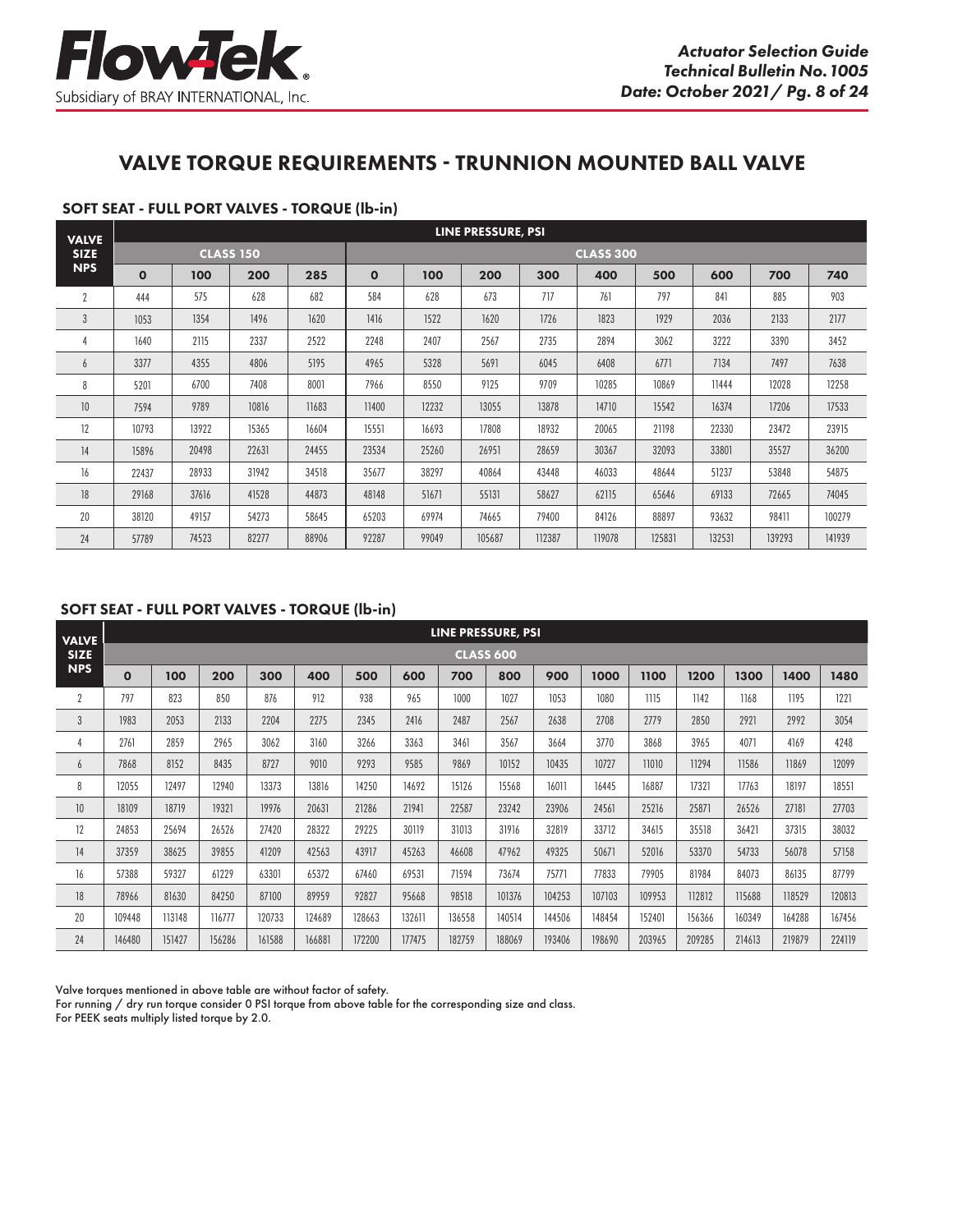# VALVE TORQUE REQUIREMENTS - TRUNNION MOUNTED BALL VALVE

| <b>VALVE</b> |              |                |                  |       | <b>LINE PRESSURE, BAR</b> |                |       |       |                  |       |       |       |       |  |
|--------------|--------------|----------------|------------------|-------|---------------------------|----------------|-------|-------|------------------|-------|-------|-------|-------|--|
| <b>SIZE</b>  |              |                | <b>CLASS 150</b> |       |                           |                |       |       | <b>CLASS 300</b> |       |       |       |       |  |
| <b>DN</b>    | $\mathbf{o}$ | $\overline{7}$ | 14               | 20    | $\mathbf{o}$              | $\overline{z}$ | 14    | 21    | 28               | 34    | 41    | 48    | 51    |  |
| 50           | 51           | 65             | 71               | 77    | 66                        | 71             | 76    | 81    | 86               | 90    | 95    | 100   | 102   |  |
| 80           | 119          | 153            | 169              | 183   | 160                       | 172            | 183   | 195   | 206              | 218   | 230   | 241   | 246   |  |
| 100          | 186          | 239            | 264              | 285   | 254                       | 272            | 290   | 309   | 327              | 346   | 364   | 383   | 390   |  |
| 150          | 382          | 492            | 543              | 587   | 561                       | 602            | 643   | 683   | 724              | 765   | 806   | 847   | 863   |  |
| 200          | 588          | 757            | 837              | 904   | 900                       | 966            | 1031  | 1097  | 1162             | 1228  | 1293  | 1359  | 1385  |  |
| 250          | 858          | 1106           | 1222             | 1320  | 1288                      | 1382           | 1475  | 1568  | 1662             | 1756  | 1850  | 1944  | 1981  |  |
| 300          | 1220         | 1573           | 1736             | 1876  | 1757                      | 1886           | 2012  | 2139  | 2267             | 2395  | 2523  | 2652  | 2702  |  |
| 350          | 1796         | 2316           | 2557             | 2763  | 2659                      | 2854           | 3045  | 3238  | 3431             | 3626  | 3819  | 4014  | 4090  |  |
| 400          | 2535         | 3269           | 3609             | 3900  | 4031                      | 4327           | 4617  | 4909  | 5201             | 5496  | 5789  | 6084  | 6200  |  |
| 450          | 3296         | 4250           | 4692             | 5070  | 5440                      | 5838           | 6229  | 6624  | 7018             | 7417  | 7811  | 8210  | 8366  |  |
| 500          | 4307         | 5554           | 6132             | 6626  | 7367                      | 7906           | 8436  | 8971  | 9505             | 10044 | 10579 | 11119 | 11330 |  |
| 600          | 6530         | 8420           | 9296             | 10045 | 10427                     | 11191          | 11941 | 12698 | 13454            | 14217 | 14974 | 15738 | 16037 |  |

## SOFT SEAT - FULL PORT VALVES - TORQUE (N m)

#### SOFT SEAT - FULL PORT VALVES - TORQUE (N m)

| <b>VALVE</b> |              |                |       |       |       |       |       | <b>LINE PRESSURE, BAR</b> |                  |       |       |       |       |       |       |       |
|--------------|--------------|----------------|-------|-------|-------|-------|-------|---------------------------|------------------|-------|-------|-------|-------|-------|-------|-------|
| <b>SIZE</b>  |              |                |       |       |       |       |       |                           | <b>CLASS 600</b> |       |       |       |       |       |       |       |
| <b>DN</b>    | $\mathbf{o}$ | $\overline{z}$ | 14    | 21    | 28    | 34    | 41    | 48                        | 55               | 62    | 69    | 76    | 83    | 90    | 97    | 102   |
| 50           | 90           | 93             | 96    | 99    | 103   | 106   | 109   | 113                       | 116              | 119   | 122   | 126   | 129   | 132   | 135   | 138   |
| 80           | 224          | 232            | 241   | 249   | 257   | 265   | 273   | 281                       | 290              | 298   | 306   | 314   | 322   | 330   | 338   | 345   |
| 100          | 312          | 323            | 335   | 346   | 357   | 369   | 380   | 391                       | 403              | 414   | 426   | 437   | 448   | 460   | 471   | 480   |
| 150          | 889          | 921            | 953   | 986   | 1018  | 1050  | 1083  | 1115                      | 1147             | 1179  | 1212  | 1244  | 1276  | 1309  | 1341  | 1367  |
| 200          | 1362         | 1412           | 1462  | 1511  | 1561  | 1610  | 1660  | 1709                      | 1759             | 1809  | 1858  | 1908  | 1957  | 2007  | 2056  | 2096  |
| 250          | 2046         | 2115           | 2183  | 2257  | 2331  | 2405  | 2479  | 2552                      | 2626             | 2701  | 2775  | 2849  | 2923  | 2997  | 3071  | 3130  |
| 300          | 2808         | 2903           | 2997  | 3098  | 3200  | 3302  | 3403  | 3504                      | 3606             | 3708  | 3809  | 3911  | 4013  | 4115  | 4216  | 4297  |
| 350          | 4221         | 4364           | 4503  | 4656  | 4809  | 4962  | 5114  | 5266                      | 5419             | 5573  | 5725  | 5877  | 6030  | 6184  | 6336  | 6458  |
| 400          | 6484         | 6703           | 6918  | 7152  | 7386  | 7622  | 7856  | 8089                      | 8324             | 8561  | 8794  | 9028  | 9263  | 9499  | 9732  | 9920  |
| 450          | 8922         | 9223           | 9519  | 9841  | 10164 | 10488 | 10809 | 11131                     | 11454            | 11779 | 12101 | 12423 | 12746 | 13071 | 13392 | 13650 |
| 500          | 12366        | 12784          | 13194 | 13641 | 14088 | 14537 | 14983 | 15429                     | 15876            | 16327 | 16773 | 17219 | 17667 | 18117 | 18562 | 18920 |
| 600          | 16550        | 17109          | 17658 | 18257 | 18855 | 19456 | 20052 | 20649                     | 21249            | 21852 | 22449 | 23045 | 23646 | 24248 | 24843 | 25322 |

Valve torques mentioned in above table are without factor of safety.

For running / dry run torque consider 0 BAR torque from above table for the corresponding size and class. For PEEK seats multiply listed torque by 2.0.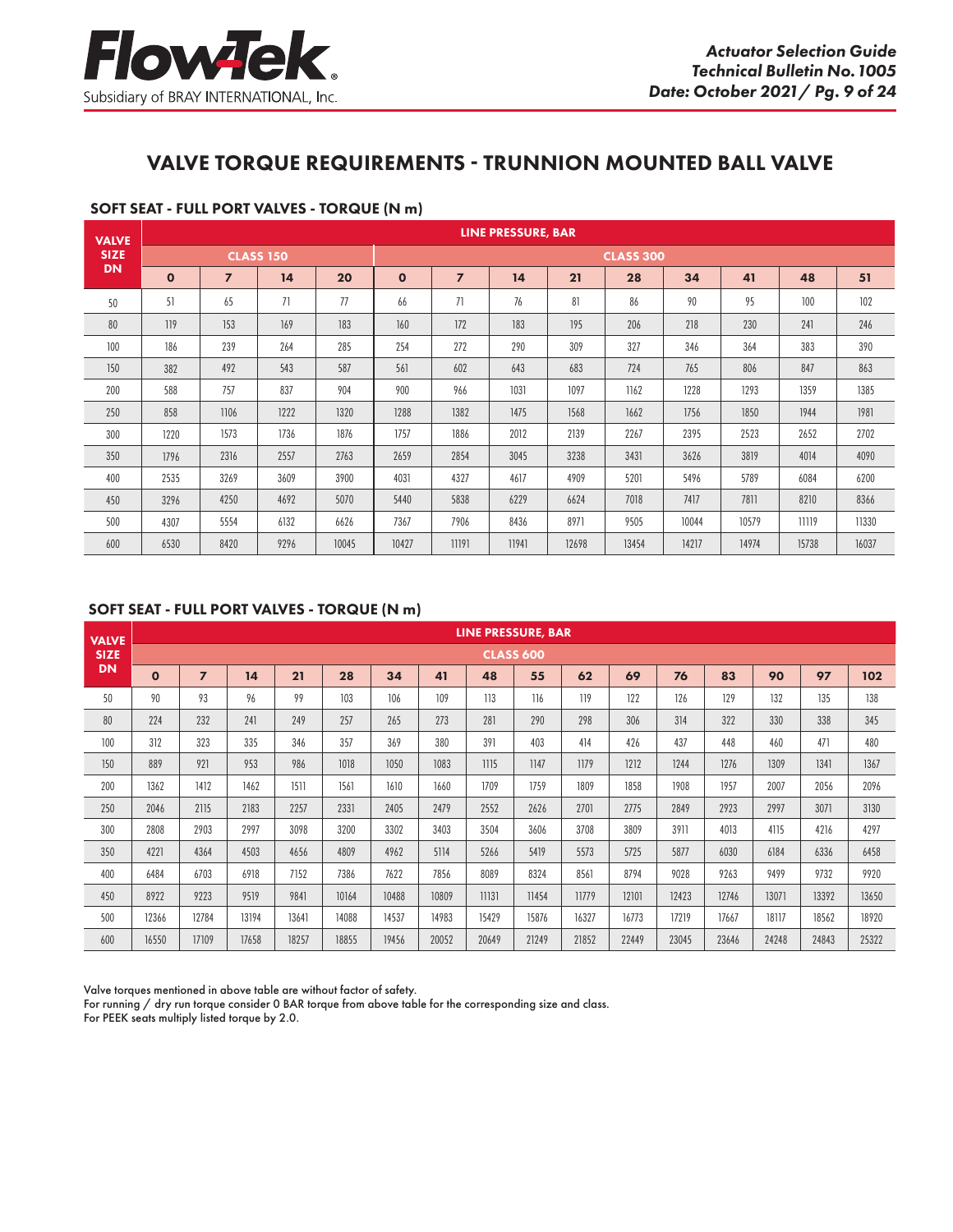

### NOTE:

Floating ball valve torque is high at the beginning of each stroke, called Break Torque. This high initial torque is the result of the ball and seats taking a set after sitting in a static position for a period of time. As the ball is turned the torque decreases. This is known as the Run Torque, and it will be approximately 75% of the break torque. The torque will again increase at the end of the stroke as the ball and seats are returned to full contact. This torque is known as Ending Torque, and it will be approximately 90% of the Break Torque. This typical curve occurs in both directions when operating a ball valve open to closed or closed to open.

# TYPICAL VALVE TORQUE CURVE



Start End PNEUMATUIC **ACTUATOR** DOUBLE ACTING TORQUE CURVE The Double Acting Actuator has a constant output torque throughout travel from start to end, clockwise or counterclockwise rotation PNEUMATUIC **ACTUATOR** SINGLE ACTING TORQUE CURVE Start Start End End Counterclockwise (Air Stroke) Clockwise (Spring Stroke)

#### ELECTRIC ACTUATOR TORQUE CURVE



Electric Actuators have a constant output torque throughout travel from start to end, clockwise or counter-clock-wise rotation.

## SERIES 70 PREMIER ELECTRIC ACTUATOR TORQUES

| <b>Actuator</b>      |         | <b>Torque Output</b> |         | <b>Maximum Valve Torque*</b> |
|----------------------|---------|----------------------|---------|------------------------------|
| <b>Size</b>          | lb-ins. | N <sub>m</sub>       | lb-ins. | N <sub>m</sub>               |
| S70-003              | 300     | 21                   | 250     | 17                           |
| S70-006              | 500     | 34                   | 417     | 29                           |
| S70-008              | 800     | 55                   | 667     | 46                           |
| S70-012              | 1,200   | 83                   | 1000    | 69                           |
| S70-020              | 2,000   | 138                  | 1667    | 115                          |
| S70-030              | 3,000   | 207                  | 2500    | 172                          |
| S70-050              | 5,000   | 345                  | 4167    | 287                          |
| S70-065              | 6,500   | 448                  | 5417    | 374                          |
| S70-1306<br>S70-1316 | 13,000  | 1,468                | 10,833  | 1,223                        |
| S70-1806<br>S70-1816 | 18,000  | 2,033                | 15,000  | 1,694                        |

#### **\*NOTE:**

When sizing S70 Electric Actuators, multiply Total Valve Torque Requirement by a safety factor of 1.2 before making an actuator selection.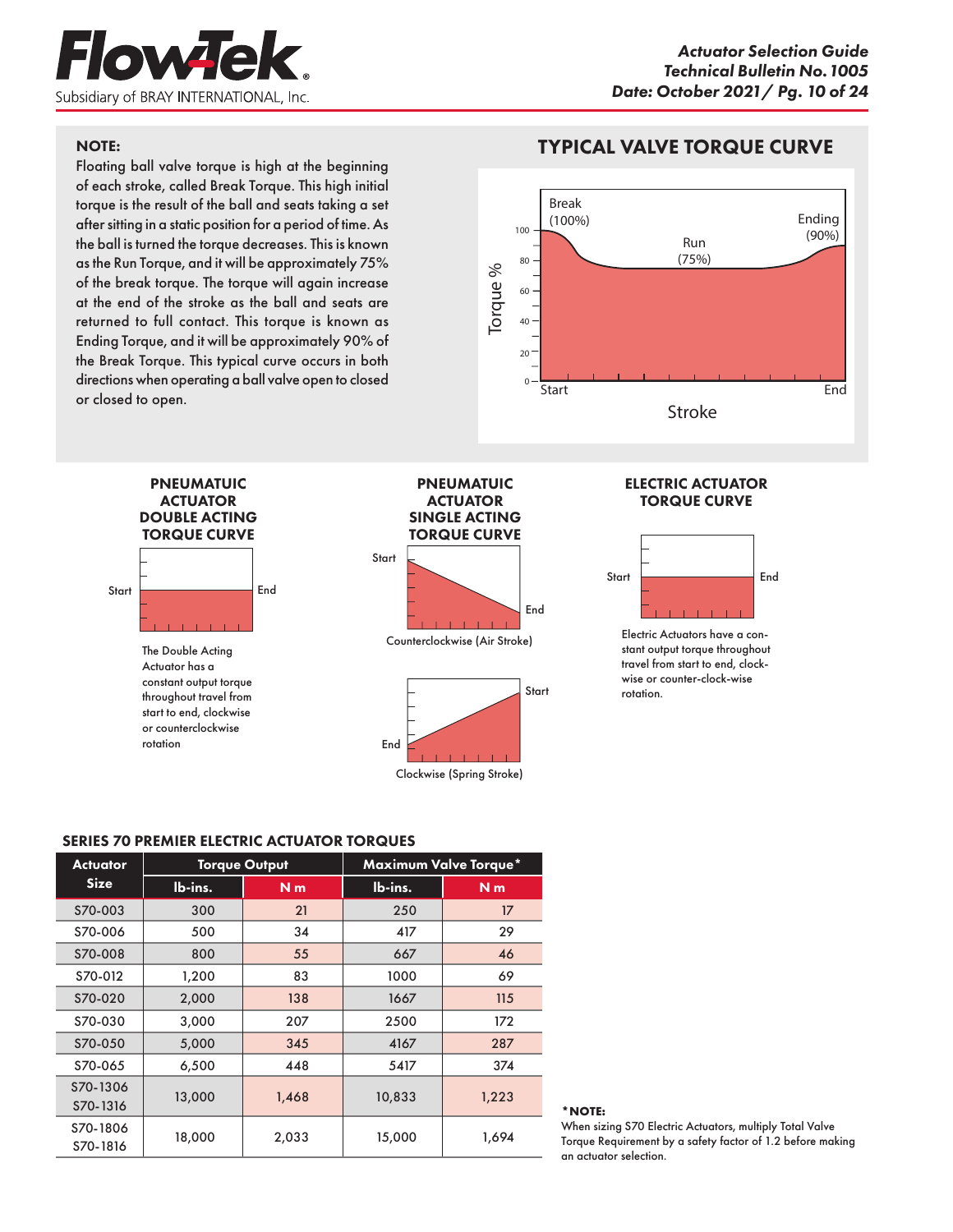#### **Double Acting Pneumatic Operated Torque Output (lb-in) Double Acting Pneumatic Operated Torque Output (N m)**

| <b>Actuator</b> |       |       | Air Supply Pressure (PSIG) |       |       |
|-----------------|-------|-------|----------------------------|-------|-------|
| <b>Size</b>     | 40    | 60    | 80                         | 100   | 120   |
| 48              | 75    | 113   | 150                        | 188   | 225   |
| 63              | 145   | 221   | 297                        | 373   | 449   |
| 83              | 351   | 536   | 721                        | 906   | 1091  |
| 93              | 493   | 753   | 1013                       | 1272  | 1532  |
| 119             | 1058  | 1615  | 2171                       | 2728  | 3285  |
| 128             | 1410  | 2152  | 2894                       | 3636  | 4378  |
| 160             | 2797  | 4270  | 5742                       | 7214  | 8687  |
| 210             | 5783  | 8826  | 11870                      | 14914 | 17957 |
| 255             | 14211 | 21691 | 29171                      | 36650 | 44130 |

#### **Spring Return Pneumatic Operated Torque Output (lb-in)**

| <b>Actuator</b> | No.<br><b>Springs</b>    | Air Supply Pressure (PSIG) |       |       |       |                  |                                |
|-----------------|--------------------------|----------------------------|-------|-------|-------|------------------|--------------------------------|
| <b>Size</b>     | Per<br>Piston            | 40                         | 60    | 80    | 100   | 120              | <b>Spring</b><br><b>Stroke</b> |
|                 | 1                        | 32                         | 70    | 107   | 145   | 182              | 24                             |
|                 | 2/1                      | 10                         | 48    | 85    | 123   | 160              | 36                             |
| 48              | $\overline{2}$           |                            | 27    | 64    | 102   | 139              | 49                             |
|                 | $\overline{\frac{3}{2}}$ |                            | 5     | 42    | 80    | $\overline{117}$ | 61                             |
|                 | 3                        |                            |       | 21    | 59    | 96               | 73                             |
|                 | $\overline{2}$           | 65                         | 141   | 217   | 293   | 369              | 54                             |
|                 | 3                        | 27                         | 103   | 179   | 255   | 331              | 81                             |
| 63              | $\overline{4}$           |                            | 65    | 4     | 217   | 293              | 108                            |
|                 | 5                        |                            | 27    | 103   | 179   | 255              | 135                            |
|                 | 6                        |                            |       | 65    | 4     | 217              | 162                            |
|                 | $\overline{2}$           | 167                        | 352   | 537   | 722   | 907              | 4                              |
|                 | 3                        | 76                         | 261   | 446   | 631   | 816              | 195                            |
| 83              | 4                        |                            | 176   | 361   | 546   | 731              | 255                            |
|                 | 5                        |                            | 97    | 282   | 467   | 652              | 316                            |
|                 | 6                        |                            |       | 185   | 370   | 555              | 352                            |
|                 | $\overline{2}$           | 232                        | 492   | 752   | 1011  | 1271             | 183                            |
|                 | 3                        | 101                        | 361   | 621   | 880   | 1140             | 275                            |
| 93              | $\overline{4}$           |                            | 231   | 491   | 750   | 1010             | 367                            |
|                 | 5                        |                            | 94    | 354   | 613   | 873              | 459                            |
|                 | 6                        |                            |       | 229   | 488   | 748              | 551                            |
|                 | $\overline{2}$           | 469                        | 1026  | 1582  | 2139  | 2696             | 366                            |
|                 | 3                        | 174                        | 731   | 1287  | 1844  | 2401             | 549                            |
| 119             | 4                        |                            | 437   | 993   | 1550  | 2107             | 732                            |
|                 | 5                        |                            | 142   | 698   | 1255  | 1812             | 915                            |
|                 | $\it{6}$                 |                            |       | 404   | 961   | 1518             | 1098                           |
|                 | $\overline{2}$           | 465                        | 1207  | 1949  | 2691  | 3433             | 530                            |
|                 | 3                        |                            | 733   | 1475  | 2217  | 2959             | 795                            |
| 128             | $\overline{4}$           |                            | 261   | 1003  | 1745  | 2487             | 1058                           |
|                 | 5                        |                            |       | 529   | 1271  | 2013             | 1326                           |
|                 | 6                        |                            |       | 57    | 799   | 1541             | 1592                           |
|                 | $\overline{2}$           | 1118                       | 2591  | 4063  | 5535  | 7008             | 978                            |
|                 | 3                        | 349                        | 1822  | 3294  | 4766  | 6239             | 1398                           |
| 160             | 4                        |                            | 1123  | 2595  | 4067  | 5540             | 1818                           |
|                 | 5                        |                            | 353   | 1825  | 3297  | 4770             | 2240                           |
|                 | 6                        |                            |       | 1196  | 2668  | 4141             | 2588                           |
|                 | $\overline{2}$           | 2508                       | 5551  | 8595  | 11639 | 14682            | 1950                           |
|                 | 3                        | 868                        | 3911  | 6955  | 9999  | 13042            | 2924                           |
| 210             | $\overline{4}$           |                            | 2275  | 5319  | 8363  | 11406            | 3896                           |
|                 | 5                        |                            | 638   | 3682  | 6726  | 9769             | 4877                           |
|                 | $\overline{6}$           |                            |       | 2031  | 5075  | 8118             | 5848                           |
|                 | $\overline{2}$           | 6747                       | 14227 | 21707 | 29186 | 36666            | 4724                           |
|                 | $\overline{3}$           | 3015                       | 10495 | 17975 | 25454 | 32934            | 7086                           |
| 255             | 4                        |                            | 6762  | 14242 | 21721 | 29201            | 9448                           |
|                 | 5                        |                            | 3030  | 10510 | 17989 | 25469            | 11811                          |
|                 | 6                        |                            |       | 6778  | 14257 | 21737            | 14173                          |

| <b>Actuator</b> |      |      | <b>Air Supply Pressure (BAR)</b> |      |      |
|-----------------|------|------|----------------------------------|------|------|
| <b>Size</b>     | 2.8  | 4.1  | 5.5                              | 6.9  | 8.3  |
| 48              | 9    | 13   | 17                               | 21   | 25   |
| 63              | 16   | 25   | 34                               | 42   | 51   |
| 83              | 40   | 61   | 82                               | 102  | 123  |
| 93              | 56   | 85   | 115                              | 144  | 173  |
| 119             | 120  | 183  | 245                              | 308  | 371  |
| 128             | 159  | 243  | 327                              | 411  | 495  |
| 160             | 316  | 482  | 649                              | 815  | 982  |
| 210             | 653  | 997  | 1341                             | 1685 | 2029 |
| 255             | 1606 | 2451 | 3296                             | 4141 | 4986 |

#### **Spring Return Pneumatic Operated Torque Output (N m)**

| <b>Actuator</b> | No.<br><b>Springs</b> |                | <b>Air Supply Pressure (BAR)</b> |                  |                 |                   |                                |
|-----------------|-----------------------|----------------|----------------------------------|------------------|-----------------|-------------------|--------------------------------|
| <b>Size</b>     | Per<br>Piston         | 2.8            | 41                               | 5.5              | 6.9             | 8.3               | <b>Spring</b><br><b>Stroke</b> |
|                 | 1                     | 4              | 8                                | 12               | 16              | 21                | 3                              |
|                 | 2/1                   | 1              | 5                                | 10               | 14              | 18                | $\overline{4}$                 |
| 48              | $\overline{2}$        |                | 3                                | 7                | 12              | 16                | 6                              |
|                 | $\frac{3}{2}$         |                | 1                                | $\overline{5}$   | 9               | 13                | $\overline{I}$                 |
|                 | 3                     |                |                                  | $\overline{2}$   | $\overline{1}$  | 11                | 8                              |
|                 | $\overline{2}$        | $\overline{7}$ | 16                               | $\overline{25}$  | $\overline{33}$ | 42                | $\overline{6}$                 |
|                 | 3                     | 3              | 12                               | 20               | 29              | 37                | 9                              |
| 63              | $\overline{4}$        |                | $\overline{7}$                   | 16               | 25              | 33                | 12                             |
|                 | 5                     |                | 3                                | 12               | 20              | 29                | 15                             |
|                 | 6                     |                |                                  | $\overline{1}$   | 16              | 25                | 18                             |
|                 | $\overline{2}$        | 19             | 40                               | 61               | 82              | 103               | 16                             |
|                 | $\overline{3}$        | 9              | 30                               | 50               | 71              | 92                | 22                             |
| 83              | 4                     |                | 20                               | 41               | 62              | 83                | 29                             |
|                 | 5                     |                | 11                               | 32               | 53              | 74                | 36                             |
|                 | 6                     |                |                                  | 21               | 42              | 63                | 40                             |
|                 | $\overline{2}$        | 26             | 56                               | 85               | 114             | 144               | 21                             |
|                 | 3                     | 11             | 41                               | 70               | 99              | 129               | 31                             |
| 93              | $\overline{4}$        |                | 26                               | 56               | 85              | 114               | 42                             |
|                 | 5                     |                | $\mathbf{I}$                     | 40               | 69              | 99                | 52                             |
|                 | $\boldsymbol{6}$      |                |                                  | 26               | 55              | 85                | 62                             |
|                 | $\overline{2}$        | 53             | 116                              | $\overline{179}$ | 242             | 305               | 41                             |
|                 | 3                     | 20             | 83                               | 145              | 208             | 271               | 62                             |
| 119             | $\overline{4}$        |                | 49                               | 112              | 175             | 238               | 83                             |
|                 | 5                     |                | 16                               | 79               | 142             | 205               | 103                            |
|                 | $\it{6}$              |                |                                  | 46               | 109             | 172               | 124                            |
|                 | $\overline{2}$        | 53             | 136                              | 220              | 304             | 388               | 60                             |
|                 | 3                     |                | 83                               | $\overline{167}$ | 251             | 334               | 90                             |
| 128             | $\overline{4}$        |                | 30                               | $\overline{113}$ | 197             | 281               | 120                            |
|                 | 5                     |                |                                  | 60               | 144             | 227               | 150                            |
|                 | 6                     |                |                                  | $\boldsymbol{6}$ | 90              | 174               | 180                            |
|                 | $\overline{2}$        | 126            | 293                              | 459              | 625             | 792               | 111                            |
|                 | $\overline{3}$        | 39             | 206                              | 372              | 539             | 705               | 158                            |
| 160             | 4                     |                | 127                              | 293              | 460             | 626               | 205                            |
|                 | $\overline{5}$        |                | 40                               | 206              | 373             | 539               | 253                            |
|                 | 6                     |                |                                  | 135              | 301             | 468               | 292                            |
|                 | $\overline{2}$        | 283            | 627                              | 971              | 1315            | 1659              | 220                            |
|                 | 3                     | 98             | 442                              | 786              | 1130            | 1474              | 330                            |
| 210             | $\overline{4}$        |                | 257                              | 601              | 945             | 1289              | 440                            |
|                 | 5                     |                | 72                               | 416              | 760             | 1104              | 551                            |
|                 | $\overline{6}$        |                |                                  | 230              | 573             | 917               | 661                            |
|                 | $\overline{2}$        | 762            | 1607                             | 2453             | 3298            | 4143              | 534                            |
|                 | $\overline{3}$        | 341            | 1186                             | 2031             | 2876            | $\overline{3721}$ | 801                            |
| 255             | 4                     |                | 764                              | 1609             | 2454            | 3299              | 1068                           |
|                 | 5                     |                | 342                              | 1188             | 2033            | 2878              | 1335                           |
|                 | 6                     |                |                                  | 766              | 1611            | 2456              | 1601                           |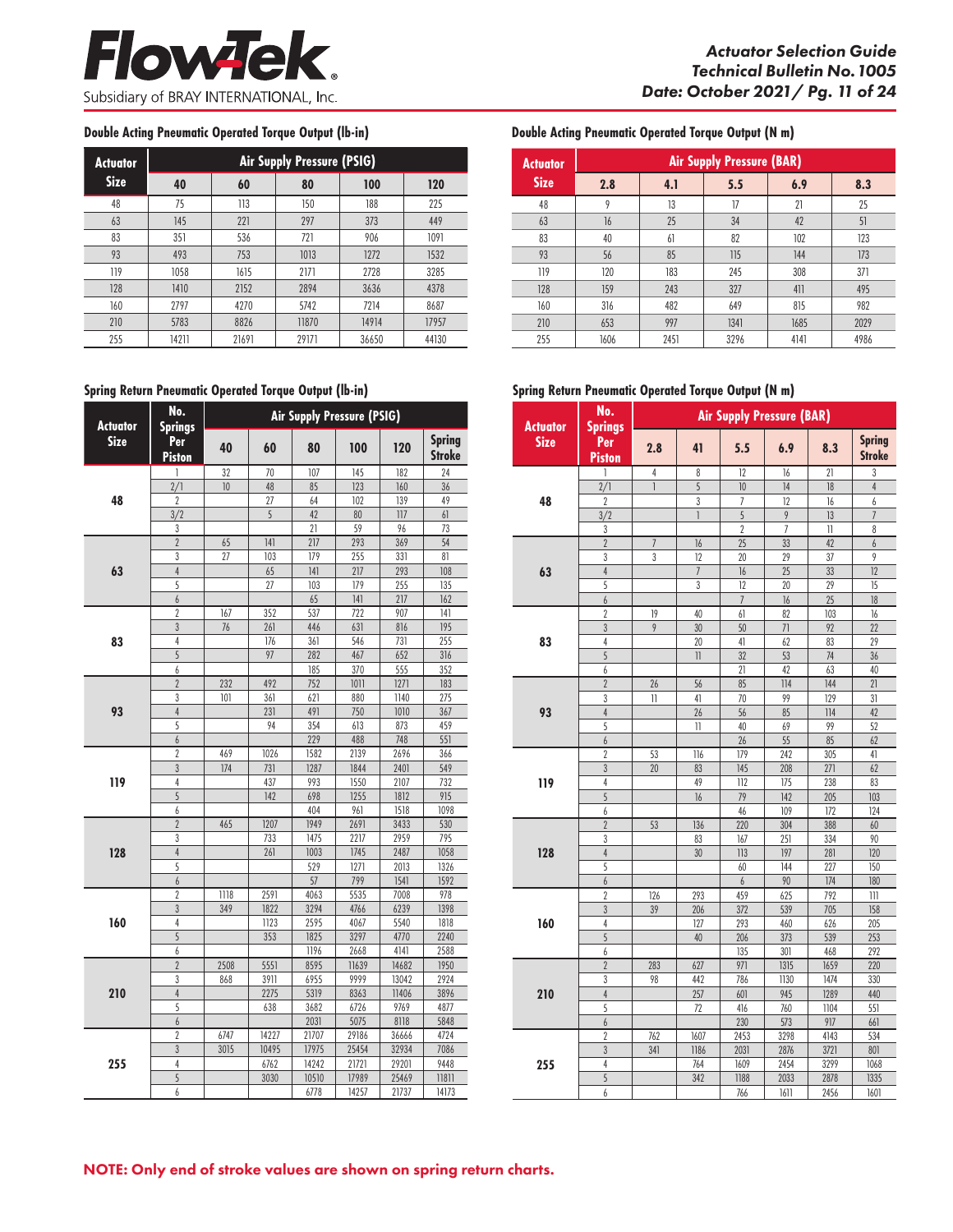

### EXAMPLES OF HOW TO SIZE AN ACTUATOR

Select Flow-Tek Double Acting (Air-to-Air) pneumatic actuator, Single Acting (Spring Return) pneumatic actuator and a Flow-Tek Electric Actuator for the following application:

Valve: 2" F15, Full Port – Line Pressure: 200 psi – Line Media: Saturated Steam – Seat Material: Tek-Fil®

Actuator Air Supply Pressure: 80 psig — Frequency of operation: 4 times per day.

#### **Step 1** Determine The Torque Requirement

Refer to the Valve Torque Requirements chart for a Tek-Fil seat. A 2" valve with line pressure of 200 psi has a torque requirement of 380 lb-in. The application is for Saturated Steam so use an Application Factor of 1.3. The valve has a plain round port, so use a Design Factor of 0.0. The frequency of operation is 4 times per day so use a Frequency Factor of 0.0. The total torque factor is  $1.3$  (1.3 + 0.0 + 0.0 = 1.3).

Valve Torque Requirement: 380 x 1.3 = 494 lb-in.

Note: This valve does not use a Media Containment Unit so no additional torque is required.

#### **Step 2** Select the Correct Actuator Size

#### **Double Acting Pneumatic Actuator**, with Air Supply pressure of 80 psig

From the Double Acting Pneumatic Operated Output chart select the size actuator that exceeds 494 lb-in with an 80 psig air supply. The size 83 actuator (smallest actuator size that has torque above valve torque) has a torque output of 721 lb-in.

#### Correct Actuator: Size 83

#### **Spring Return Pneumatic Actuator,** with Air Supply pressure of 80 psig

From the Spring Return Pneumatic Operated Output chart select the size actuator that exceeds 494 lb-in with an 80 psig air supply. FOR SPRING RETURN THE ENDING OF THE AIR STROKE AND THE SPRING STROKE MUST EXCEED THE VALVE TORQUE REQUIREMENT OF 494 lb-in. The first actuator to accomplish this is the size 119 with 3 springs (air end 1287 lb-in, spring stroke 549 lb-in). The next size actuator is a 119 with 4 springs (air end 993 lb-in, spring end 732 lb-in). The end stroke of torque on a 119-4 is more balanced and it allows for changes in service conditions.

Correct Actuator: Size 119-3 or 119-4. Depending on the application data and air supply consistency.

#### **Electric Actuator**

The Application Factors for Series 70 ON/OFF is 1.2. Valve Torque Requirement: 494 lb-in x 1.2 = 592.8 lb-in.

From the Electric Actuator Torque Output charts select the size actuator that exceeds 592.8 lb-in.

Correct Actuator: Size S70-006 (torque output of 600 lb-in)

#### **Step 3** Select the Mounting Kit to Connect the Valve and Actuator

Refer to the EZ Ordering Code Matrix for 2" F15, Full Port valve.

| <b>Pneumatic Double Acting:</b> | 2" F15 valve with size 083 actuator requires EZ-005.     |
|---------------------------------|----------------------------------------------------------|
| <b>Pneumatic Spring Return:</b> | 2" F15 valve with size 119-4 actuator requires EZ-010.   |
| Electric:                       | 2" F15 valve with size S70-006 actuator requires EZ-005. |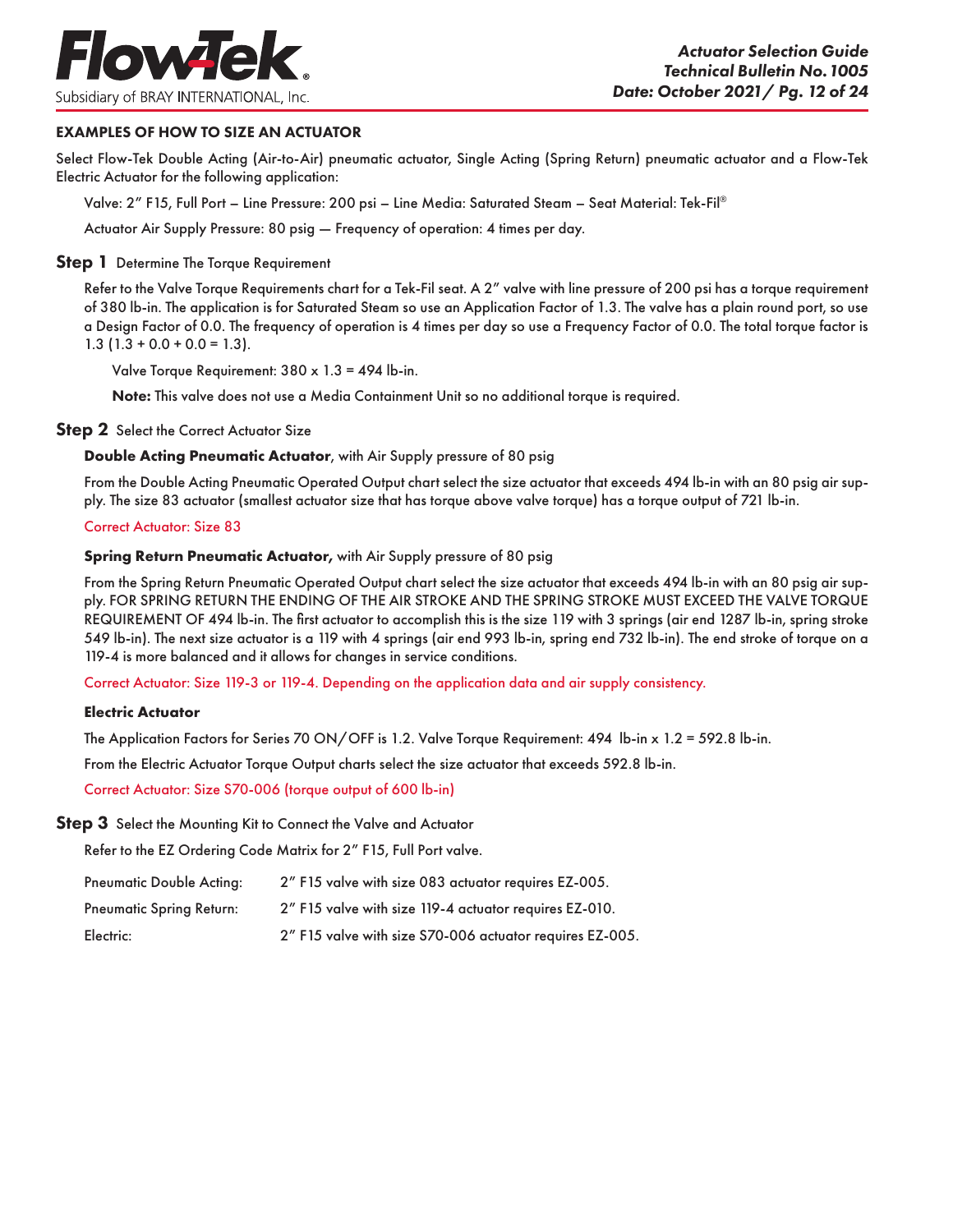

# F15/30 SERIES VALVES

|                |           | <b>Type</b>             |             |             |             | <b>ACTUATOR SIZE / MODEL</b> |             |               |             |                              |              |
|----------------|-----------|-------------------------|-------------|-------------|-------------|------------------------------|-------------|---------------|-------------|------------------------------|--------------|
|                | F.P.      | Electric <sup>(2)</sup> |             |             |             | 003, 006                     |             | 008, 012, 020 |             | 030, 050, 065,<br>1316, 1816 | 1306, 1806   |
| <b>NPS</b>     | <b>DN</b> | <b>Pneumatic</b>        | <b>B048</b> | <b>B063</b> | <b>B083</b> | <b>B093</b>                  | <b>B119</b> | <b>B128</b>   | <b>B160</b> | <b>B210</b>                  | <b>B255B</b> |
| $\frac{1}{2}$  | 15        |                         |             |             |             | EZ-003S-3C                   |             |               |             |                              |              |
| $\frac{3}{4}$  | 20        |                         | EZ-002S-3C  |             |             |                              |             |               |             |                              |              |
|                | 25        |                         | EZ-008S-3C  |             |             | EZ-009S-3C                   | EZ-021S     |               | EZ-060S     |                              |              |
| $1\frac{1}{2}$ | 40        |                         |             |             |             | EZ-005S-3C                   | EZ-010S-3C  |               | EZ-059S     |                              |              |
| $\overline{2}$ | 50        |                         | EZ-004S-3C  |             |             |                              |             |               |             |                              |              |
| $2\frac{1}{2}$ | 65        |                         |             |             |             |                              |             |               |             |                              |              |
| 3              | 80        |                         |             |             |             | EZ-011S                      |             | EZ-012S       |             |                              |              |
| 4              | 100       |                         |             |             |             |                              |             |               |             | EZ-013S                      |              |
| 6              | 150       |                         |             |             |             |                              |             |               | EZ-014S     |                              |              |
| 8              | 200       |                         |             |             |             |                              |             |               |             | EZ-015S                      | EZ-074S      |
| 10             | 250       |                         |             |             |             |                              |             |               |             |                              |              |
| 12             | 300       |                         |             |             |             |                              |             |               |             | EZ-040S                      | EZ-030S      |

# RF15/30 SERIES VALVES

|                   |           | <b>Type</b>             |             |             |                            | <b>ACTUATOR SIZE / MODEL</b> |               |             |             |                              |              |
|-------------------|-----------|-------------------------|-------------|-------------|----------------------------|------------------------------|---------------|-------------|-------------|------------------------------|--------------|
|                   | S.P.      | Electric <sup>(2)</sup> |             |             | 003, 006                   |                              | 008, 012, 020 |             |             | 030, 050, 065,<br>1316, 1816 | 1306, 1806   |
| <b>NPS</b>        | <b>DN</b> | <b>Pneumatic</b>        | <b>B048</b> | <b>B063</b> | <b>B093</b><br><b>B083</b> |                              | <b>B119</b>   | <b>B128</b> | <b>B160</b> | <b>B210</b>                  | <b>B255B</b> |
|                   | 25        |                         | EZ-002S-3C  |             | EZ-003S-3C                 |                              |               |             |             |                              |              |
| $1\frac{1}{2}$    | 40        |                         | EZ-003S-3C  |             | EZ-009S-3C                 |                              |               |             |             |                              |              |
| $\overline{2}$    | 50        |                         | EZ-004S-3C  |             |                            | EZ-029S-3C                   |               | EZ-027-3C   | EZ-059S     |                              |              |
| 3                 | 80        |                         |             |             |                            |                              |               |             |             |                              |              |
| 4                 | 100       |                         |             |             |                            | EZ-024S                      |               | EZ-025S     |             | EZ-026S                      |              |
| 6                 | 150       |                         |             |             |                            |                              |               |             |             | EZ-068S                      | EZ-074S      |
| 8                 | 200       |                         |             |             |                            |                              |               |             | EZ-014S     | EZ-015S                      |              |
| 10                | 250       |                         |             |             |                            |                              |               |             |             |                              |              |
| $12 \overline{ }$ | 300       |                         |             |             |                            |                              |               |             |             | EZ-040S                      | EZ-030S      |

#### NOTES:

1. EZ CODE is not an actuator sizing guide. Size the actuator for the proper torque of the valve.

2. For electric actuation, use "D" in place of "S" for the drive type digit of the EZ Kit part number.

3. Carbon steel kits use 2 and stainless steel kits use 3 for the material digit of the EZ Kit part number.

4. Where C is used for the bracket type digit in the EZ Code Matrix, these kits only come in stainless.

| <b>EZ KIT NUMBERING SYSTEM</b>             |  |         |                                |  |                     |                                   |  |  |  |  |  |
|--------------------------------------------|--|---------|--------------------------------|--|---------------------|-----------------------------------|--|--|--|--|--|
| EZ<br>001<br>-<br>$\overline{\phantom{a}}$ |  |         |                                |  |                     |                                   |  |  |  |  |  |
| <b>Mount Kit</b>                           |  | EZ Kit# | <b>Drive Type:</b>             |  | Material:           | <b>Bracket Type:</b>              |  |  |  |  |  |
|                                            |  |         | S - Star/square                |  | l 2 - Carbon Steel  | C - Cast Bracket                  |  |  |  |  |  |
|                                            |  |         | D - Double D or round with key |  | 3 - Stainless Steel | <b>Blank - Fabricated Bracket</b> |  |  |  |  |  |
|                                            |  |         |                                |  |                     | LD - Locking Device               |  |  |  |  |  |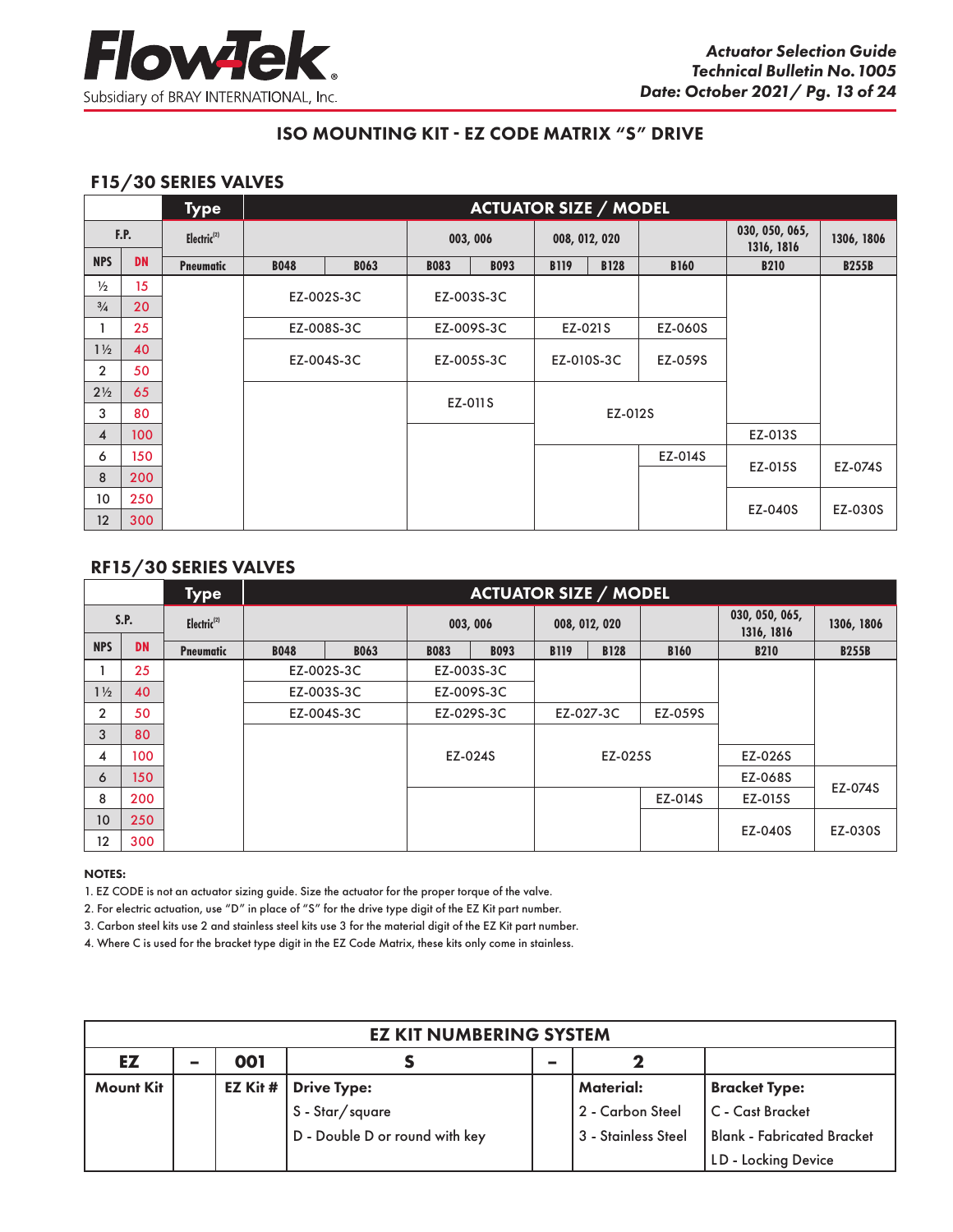

## TRIAD SERIES VALVES

|                |                          |                |                 | <b>Type</b>             |             | <b>ACTUATOR SIZE / MODEL</b> |             |             |               |                 |             |                              |              |  |
|----------------|--------------------------|----------------|-----------------|-------------------------|-------------|------------------------------|-------------|-------------|---------------|-----------------|-------------|------------------------------|--------------|--|
|                | S.P.                     |                | F.P.            | Electric <sup>(2)</sup> |             |                              | 003, 006    |             | 008, 012, 020 |                 |             | 030, 050, 065,<br>1316, 1816 | 1306, 1806   |  |
| <b>NPS</b>     | <b>DN</b>                | <b>NPS</b>     | <b>DN</b>       | <b>Pneumatic</b>        | <b>B048</b> | <b>B063</b>                  | <b>B083</b> | <b>B093</b> | <b>B119</b>   | <b>B128</b>     | <b>B160</b> | <b>B210</b>                  | <b>B255B</b> |  |
|                | $\overline{\phantom{a}}$ | $\frac{1}{4}$  | 8               |                         |             |                              |             |             |               |                 |             |                              |              |  |
|                | ٠                        | $\frac{3}{8}$  | 10 <sup>°</sup> |                         |             |                              |             |             |               |                 |             |                              |              |  |
| $^{3/4}$       | 20                       | $\frac{1}{2}$  | 15              |                         |             | EZ-002S-3C                   |             | EZ-003S-3C  |               |                 |             |                              |              |  |
|                | 25                       | $^{3/4}$       | 20              |                         |             |                              |             |             |               |                 |             |                              |              |  |
| $1\frac{1}{4}$ | 32                       |                | 25              |                         |             | EZ-004S-3C                   |             | EZ-005S-3C  | EZ-0105-      |                 |             |                              |              |  |
| $1\frac{1}{2}$ | 40                       | $1\frac{1}{4}$ | 32              |                         |             |                              |             |             | 3C            |                 |             |                              |              |  |
| <sup>n</sup>   | 50                       | $1\frac{1}{2}$ | 40              |                         |             |                              |             |             |               | EZ-007S-3C      | EZ-056S-    |                              |              |  |
| $2\frac{1}{2}$ | 65                       | $\overline{2}$ | 50              |                         |             |                              |             | EZ-006S-3C  |               |                 | 3C          |                              |              |  |
|                |                          | 3              | 80              |                         |             |                              |             |             |               | EZ-012S         |             | EZ-013S                      |              |  |
|                |                          | 4              | 100             |                         |             |                              |             |             |               | Contact Factory |             | EZ-015S                      | EZ-074S      |  |

# 7000/8000 SERIES VALVES

|                |           | <b>Type</b>             |             |             |                            |            | <b>ACTUATOR SIZE / MODEL</b> |             |             |                              |
|----------------|-----------|-------------------------|-------------|-------------|----------------------------|------------|------------------------------|-------------|-------------|------------------------------|
|                | F.P.      | Electric <sup>(2)</sup> |             |             | 003, 006                   |            | 008, 012, 020                |             |             | 030, 050, 065,<br>1316, 1816 |
| <b>NPS</b>     | <b>DN</b> | <b>Pneumatic</b>        | <b>B048</b> | <b>B063</b> | <b>B093</b><br><b>B083</b> |            | <b>B119</b>                  | <b>B128</b> | <b>B160</b> | <b>B210</b>                  |
| $\frac{1}{4}$  | 8         |                         |             |             |                            |            |                              |             |             |                              |
| $\frac{3}{8}$  | 10        |                         |             |             |                            | EZ-003S-3C |                              |             |             |                              |
| $\frac{1}{2}$  | 15        |                         | EZ-002S-3C  |             |                            |            |                              |             |             |                              |
| $\frac{3}{4}$  | 20        |                         |             |             |                            |            |                              |             |             |                              |
|                | 25        |                         |             |             |                            |            |                              |             |             |                              |
| $1\frac{1}{4}$ | 32        |                         |             | EZ-008S-3C  |                            | EZ-009S-3C |                              |             |             |                              |
| $1\frac{1}{2}$ | 40        |                         |             |             |                            |            |                              |             |             |                              |
| $\overline{2}$ | 50        |                         |             | EZ-004S-3C  |                            | EZ-005S-3C |                              | EZ-010S-3C  |             |                              |
| $2\frac{1}{2}$ | 65        |                         |             |             |                            | EZ-018S    |                              | EZ-019S-3C  |             |                              |
| $\mathbf{3}$   | 80        |                         |             |             |                            | EZ-011S    |                              |             |             |                              |
| 4              | 100       |                         |             |             |                            |            |                              | EZ-012S     |             | EZ-013S                      |
| 6              | 150       |                         |             |             |                            |            |                              |             | EZ-014S     |                              |
| 8              | 200       |                         |             |             |                            |            |                              |             |             | EZ-015S                      |

#### NOTES:

- 1. EZ CODE is not an actuator sizing guide. Size the actuator for the proper torque of the valve.
- 2. For electric actuation, use "D" in place of "S" for the drive type digit of the EZ Kit part number (as shown on the bottom of page 11).
- 3. Carbon steel kits use 2 and stainless steel kits use 3 for the material digit of the EZ Kit part number (as shown on the bottom of page 11).
- 4. Where C is used for the bracket type digit in the EZ Code Matrix, these kits only come in stainless (as shown on the bottom of page 11).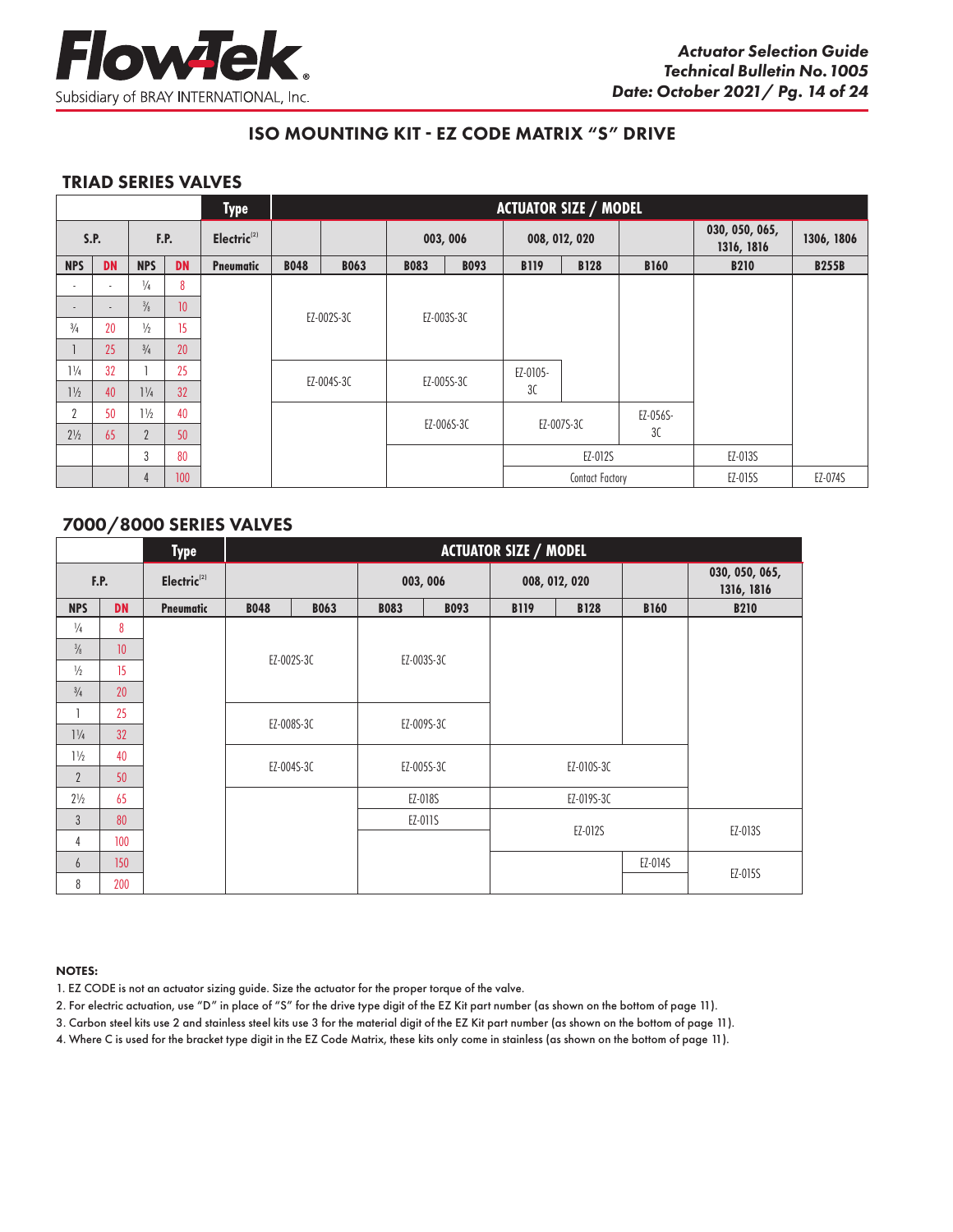

# S7500/S7700 SERIES VALVES

|                |                     | <b>Type</b>    |             | <b>ACTUATOR SIZE / MODEL</b> |             |             |             |               |             |  |
|----------------|---------------------|----------------|-------------|------------------------------|-------------|-------------|-------------|---------------|-------------|--|
|                | <b>OD Tube Port</b> | Electric $(2)$ |             |                              |             | 003, 006    |             | 008, 012, 020 |             |  |
| <b>NPS</b>     | <b>DN</b>           | Pneumatic      | <b>B048</b> | <b>BO63</b>                  | <b>BO83</b> | <b>B093</b> | <b>B119</b> | <b>B128</b>   | <b>B160</b> |  |
| $\frac{1}{2}$  | 15                  |                |             |                              |             |             |             |               |             |  |
| $\frac{3}{4}$  | 20                  |                |             | EZ-002S-3C                   |             | EZ-003S-3C  |             |               |             |  |
|                | 25                  |                |             |                              |             |             |             |               |             |  |
| $1\frac{1}{2}$ | 40                  |                |             | EZ-008S-3C                   | EZ-009S-3C  |             | EZ-021S     |               |             |  |
| $\overline{2}$ | 50                  |                |             | EZ-004S-3C                   | EZ-005S-3C  |             | EZ-010S-3C  |               |             |  |
| $2\frac{1}{2}$ | 65                  |                |             |                              |             | EZ-018S     |             |               |             |  |
| 3              | 80                  |                |             |                              |             | EZ-011S     |             | EZ-012S       |             |  |
| $\overline{4}$ | 200                 |                |             |                              |             |             |             | EZ-012S       |             |  |

## S70 / S90 SERIES VALVES

|                |             | <b>Type</b>             | <b>ACTUATOR SIZE / MODEL</b> |             |             |             |  |  |  |  |
|----------------|-------------|-------------------------|------------------------------|-------------|-------------|-------------|--|--|--|--|
|                | <b>S.P.</b> | Electric <sup>(2)</sup> |                              |             | 003,006     |             |  |  |  |  |
| <b>NPS</b>     | <b>DN</b>   | Pneumatic               | <b>B048</b>                  | <b>BO63</b> | <b>BO83</b> | <b>B093</b> |  |  |  |  |
| $\frac{3}{4}$  | 20          |                         |                              |             | EZ-003S-3C  |             |  |  |  |  |
|                | 25          |                         |                              | EZ-002S-3C  |             |             |  |  |  |  |
| $1\frac{1}{2}$ | 40          |                         |                              | EZ-031S     | EZ-032S     |             |  |  |  |  |
| $\overline{2}$ | 50          |                         |                              | EZ-004S-3C  |             | EZ-005S-3C  |  |  |  |  |

#### S85 SERIES VALVES

|                |             | <b>Type</b>             |             | <b>ACTUATOR SIZE / MODEL</b> |             |             |               |             |             |  |  |
|----------------|-------------|-------------------------|-------------|------------------------------|-------------|-------------|---------------|-------------|-------------|--|--|
|                | <b>F.P.</b> | Electric <sup>(2)</sup> |             |                              |             | 003, 006    | 008, 012, 020 |             |             |  |  |
| <b>NPS</b>     | <b>DN</b>   | Pneumatic               | <b>B048</b> | <b>BO63</b>                  | <b>BO83</b> | <b>B093</b> | <b>B119</b>   | <b>B128</b> | <b>B160</b> |  |  |
| $\frac{1}{2}$  | 15          |                         | EZ-002S-3C  |                              |             |             |               |             |             |  |  |
| $^{3/4}$       | 20          |                         |             |                              |             | EZ-0035-3C  |               |             |             |  |  |
|                | 25          |                         |             |                              |             |             |               |             |             |  |  |
| $1\frac{1}{4}$ | 32          |                         |             | EZ-008S-3C                   | EZ-009S-3C  |             |               |             |             |  |  |
| $1\frac{1}{2}$ | 40          |                         |             |                              |             |             |               |             |             |  |  |
| $\overline{2}$ | 50          |                         | EZ-004S-3C  |                              |             | EZ-005S-3C  | EZ-010S-3C    |             |             |  |  |
| $2\frac{1}{2}$ | 65          |                         |             |                              |             | EZ-006S-3C  |               | EZ-007S-3C  |             |  |  |
| 3              | 80          |                         |             |                              |             | EZ-018S     |               | EZ-019S     | EZ-055S     |  |  |

#### NOTES:

- 1. EZ CODE is not an actuator sizing guide. Size the actuator for the proper torque of the valve.
- 2. For electric actuation, use "D" in place of "S" for the drive type digit of the EZ Kit part number (as shown on the bottom of page 11).
- 3. Carbon steel kits use 2 and stainless steel kits use 3 for the material digit of the EZ Kit part number (as shown on the bottom of page 11).
- 4. Where C is used for the bracket type digit in the EZ Code Matrix, these kits only come in stainless (as shown on the bottom of page 11).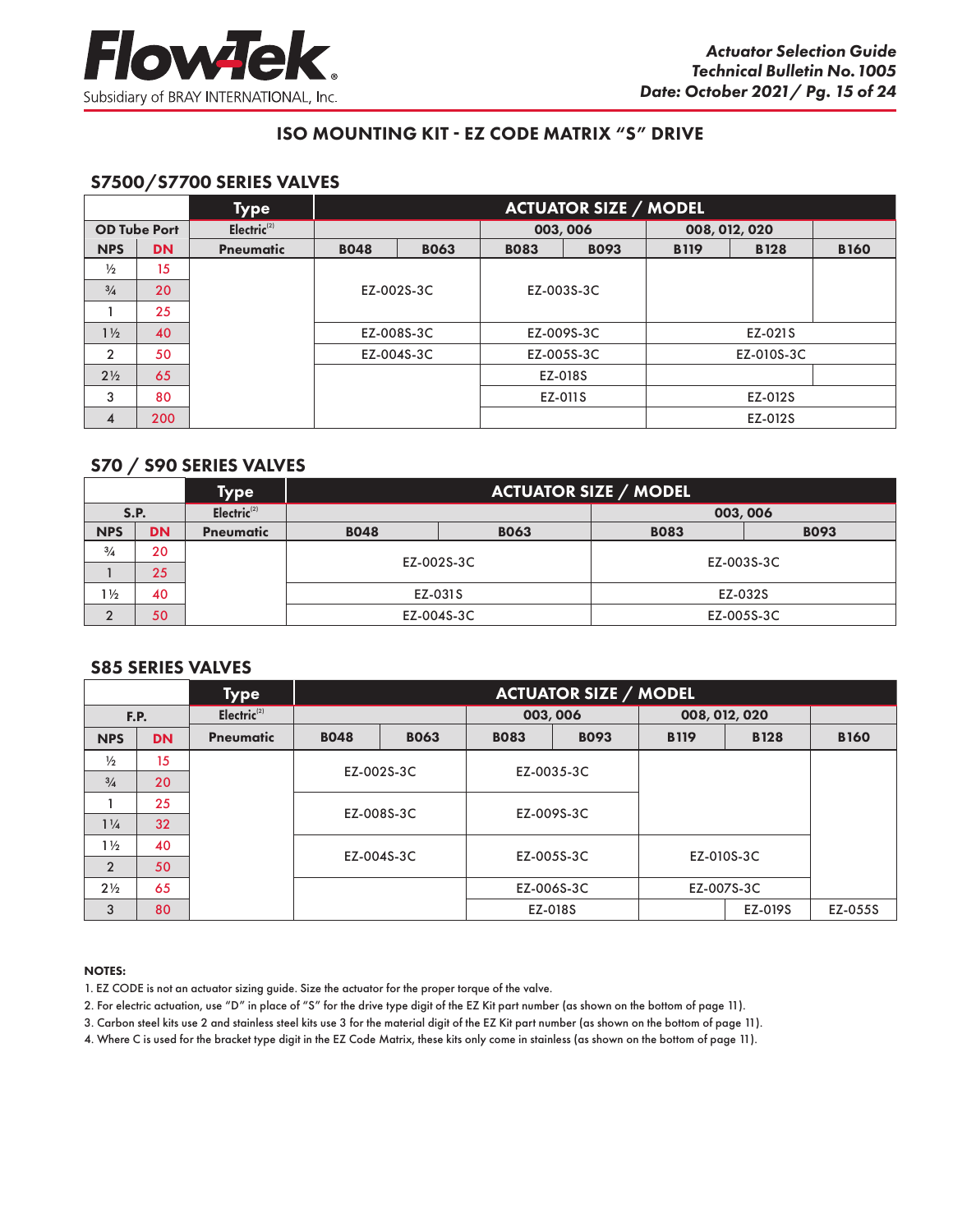

# MPT130 / MPC 130 SERIES VALVES

|                             |                 |                          |                 | Type           |             |             | <b>ACTUATOR SIZE / MODEL</b> |             |             |               |             |
|-----------------------------|-----------------|--------------------------|-----------------|----------------|-------------|-------------|------------------------------|-------------|-------------|---------------|-------------|
|                             | <b>MPT Size</b> |                          | <b>MPC Size</b> | Electric $(2)$ |             |             | 003,006                      |             |             | 008, 012, 020 |             |
| <b>NPS</b>                  | <b>DN</b>       | <b>NSP</b>               | <b>DN</b>       | Pneumatic      | <b>BO48</b> | <b>BO63</b> | <b>BO83</b>                  | <b>B093</b> | <b>B119</b> | <b>B128</b>   | <b>B160</b> |
| $\frac{1}{4} - \frac{1}{2}$ | $8 - 15$        | $\frac{1}{2}$            | 15              |                |             |             |                              |             |             |               |             |
| $\frac{3}{4}$               | 20              | $\frac{3}{4}$            | 20              |                |             | EZ-034S-3C  | EZ-035S-3C                   |             |             |               |             |
|                             | 25              |                          | 25              |                |             |             |                              |             |             |               |             |
| $1\frac{1}{4}$              | 32              | $\overline{\phantom{a}}$ |                 |                |             | EZ-036S-3C  | EZ-037S-3C                   |             |             |               |             |
| $1\frac{1}{2}$              | 40              | $1\frac{1}{2}$           | 40              |                |             |             |                              |             |             |               |             |
| $\overline{2}$              | 50              | າ                        | 50              |                |             | EZ-048S     | EZ-038S                      |             |             | EZ-039S       |             |

# MPT230 / MPC 230 and MPF 150/300 SERIES VALVES

|                               |           |                          |               |                |                             | <b>Type</b>             |             |             |             |             |             |               | <b>ACTUATOR SIZE / MODEL</b> |               |              |
|-------------------------------|-----------|--------------------------|---------------|----------------|-----------------------------|-------------------------|-------------|-------------|-------------|-------------|-------------|---------------|------------------------------|---------------|--------------|
| <b>MPT Size</b>               |           |                          | MPC, MPB, MPS |                | <b>MPF<sup>5</sup></b> Size | Electric <sup>(2)</sup> |             |             | 003,006     |             |             | 008, 012, 020 |                              | 030, 050, 065 |              |
| <b>NPS</b>                    | <b>DN</b> | <b>NPS</b>               | <b>DN</b>     | <b>NPS</b>     | <b>DN</b>                   | <b>Pneumatic</b>        | <b>B048</b> | <b>B063</b> | <b>B083</b> | <b>B093</b> | <b>B119</b> | <b>B128</b>   | <b>B160</b>                  | <b>B210</b>   | <b>B255B</b> |
| $\frac{1}{4}$ - $\frac{1}{2}$ | $8 - 15$  | $\frac{1}{2}$            | 15            | $\frac{1}{2}$  | 15                          |                         |             | EZ-034S-3C  |             | EZ-035-3C   |             |               |                              |               |              |
| $\frac{3}{4}$                 | 20        | $\frac{3}{4}$            | 20            | $\frac{3}{4}$  | 20                          |                         |             |             |             | EZ-037S     |             |               |                              |               |              |
|                               | 25        |                          | 25            |                | 25                          |                         |             | EZ-036S-3C  |             |             |             |               |                              |               |              |
| $1\frac{1}{4}$                | 32        | $\overline{\phantom{a}}$ | ٠             | $1\frac{1}{4}$ | 32                          |                         |             |             |             | EZ-041S     |             |               |                              |               |              |
| $1\frac{1}{2}$                | 40        | $1\frac{1}{2}$           | 40            | $1\frac{1}{2}$ | 40                          |                         |             | EZ-048S     |             | EZ-038S     |             | EZ-039S       |                              |               |              |
| $\overline{2}$                | 50        | $\overline{2}$           | 50            | $\overline{2}$ | 50                          |                         |             |             |             | EZ-042S     |             | EZ-043S       |                              |               |              |
| $2\frac{1}{2}$                | 65        | $2\frac{1}{2}$           | 65            | $2\frac{1}{2}$ | 65                          |                         |             |             |             |             |             |               |                              |               |              |
| 3                             | 80        | 3                        | 80            | 3              | 80                          |                         |             |             |             | EZ-044S     |             | EZ-045S       |                              | EZ-046S       |              |
| 4                             | 100       | 4                        | 100           | 4              | 100                         |                         |             |             |             |             |             |               |                              |               |              |
|                               |           | $\overline{\phantom{a}}$ |               | 6              | 150 <sub>1</sub>            |                         |             |             |             |             |             |               | EZ-047S                      |               |              |
|                               |           | $\overline{\phantom{a}}$ |               | $8^{(5)}$      | $200^{(5)}$                 |                         |             |             |             |             |             |               |                              | EZ-073S       | EZ-075S      |

#### NOTES:

1. EZ CODE is not an actuator sizing guide. Size the actuator for the proper torque of the valve.

2. For electric actuation, use "D" in place of "S" for the drive type digit of the EZ Kit part number (as shown on the bottom of page 11).

3. Carbon steel kits use 2 and stainless steel kits use 3 for the material digit of the EZ Kit part number (as shown on the bottom of page 11).

4. Where C is used for the bracket type digit in the EZ Code Matrix, these kits only come in stainless (as shown on the bottom of page 11).

5. 8" Available in MPF 150 only.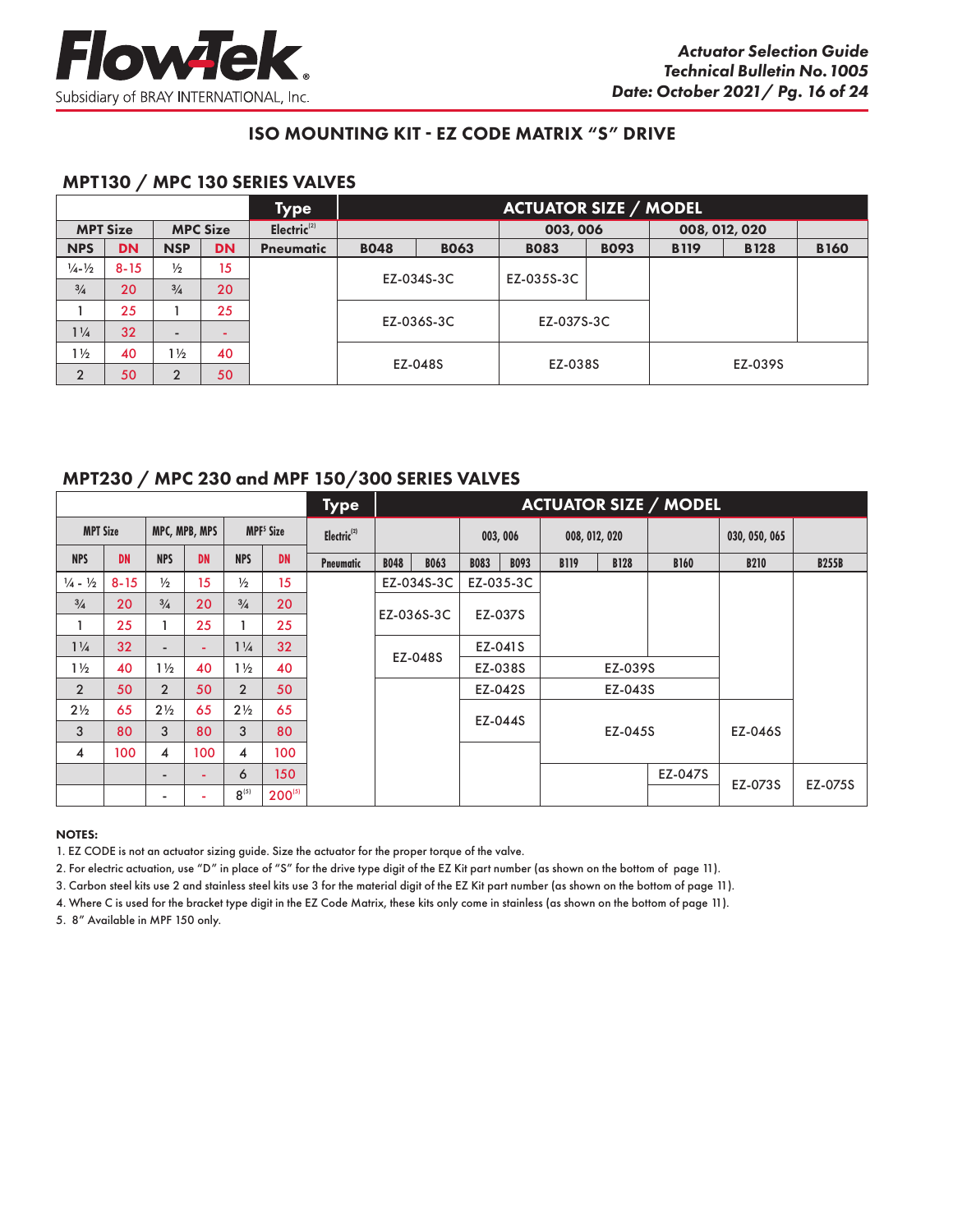# S19 SEGMENTED BALL VALVE: EZ MOUNTING KITS

# S19 – MOUNTING KITS FOR PNEUMATIC ACTUATOR ("DOUBLE D" DRIVE)

| <b>Valve Size</b> |           | <b>MOUNTING KIT CODE</b> |                   |             |             |             |             |              |             |              |
|-------------------|-----------|--------------------------|-------------------|-------------|-------------|-------------|-------------|--------------|-------------|--------------|
| <b>NPS</b>        | <b>DN</b> | <b>BO48</b>              | BO63 <sup>2</sup> | <b>BO83</b> | <b>B093</b> | <b>B119</b> | <b>B128</b> | <b>B160A</b> | <b>B210</b> | <b>B255A</b> |
|                   | 25        |                          | EZ-200D           |             |             |             |             |              |             |              |
| $1\frac{1}{2}$    | 40        |                          |                   | EZ-201D     |             |             |             |              |             |              |
| $\overline{2}$    | 50        |                          | EZ-202D           |             | EZ-203D     |             | EZ-204D     |              |             |              |
| 3                 | 80        |                          |                   |             | EZ-205D     |             | EZ-206D     |              |             |              |
| 4                 | 100       |                          |                   |             |             |             |             |              |             |              |
| 6                 | 150       |                          |                   |             |             | EZ-207D     |             |              | EZ-208D     |              |
| 8                 | 200       |                          |                   |             |             |             |             |              |             |              |
| 10 <sup>°</sup>   | 250       |                          |                   |             |             | EZ-209D     |             |              | EZ-210D     | EZ-211D      |
| 12                | 300       |                          |                   |             |             |             |             |              |             |              |

# S19 – MOUNTING KITS FOR PNEUMATIC ACTUATOR ("S" DRIVE)

| <b>Valve Size</b> |                  | <b>MOUNTING KIT CODE</b> |             |             |             |         |             |             |             |             |
|-------------------|------------------|--------------------------|-------------|-------------|-------------|---------|-------------|-------------|-------------|-------------|
| <b>NPS</b>        | <b>DN</b>        | <b>B048</b>              | <b>BO63</b> | <b>BO83</b> | <b>B093</b> |         | <b>B128</b> | <b>B160</b> | <b>B210</b> | <b>B255</b> |
|                   | 25               | EZ-212S                  |             |             |             |         |             |             |             |             |
| $1\frac{1}{2}$    | 40               |                          |             |             | EZ-213S     |         |             |             |             |             |
| $\overline{2}$    | 50               |                          |             | EZ-214S     |             |         | EZ-215S     |             |             |             |
| 3                 | 80               |                          |             |             |             |         | EZ-216S     |             |             |             |
| 4                 | 100              |                          |             |             |             |         |             |             |             |             |
| 6                 | 150 <sub>1</sub> |                          |             |             |             | EZ-217S |             |             | EZ-218S     |             |
| 8                 | 200              |                          |             |             |             |         |             |             |             |             |
| 10                | 250              |                          |             |             |             |         |             |             | EZ-219S     | EZ-220S     |
| 12                | 300              |                          |             |             |             |         |             |             |             |             |

#### NOTES:

1. EZ CODE is not an actuator sizing guide. Size the actuator for the proper torque of the valve.

2. When sizing a B063 "Double D" drive actuator for a 1" and  $1\frac{1}{2}$ " valve, the pneumatic actuator will need an alternate pinion. Please specify that the pneumatic actuator should contain a pinion with part number 90-0630-94301

# DM7000/DM8000 – MOUNTING KITS FOR PNEUMATIC ACTUATOR ("S" DRIVE)

| <b>Valve Size</b> |           |             |             |             | <b>DIRECT MOUNTING KIT CODE</b> |             |             |
|-------------------|-----------|-------------|-------------|-------------|---------------------------------|-------------|-------------|
| <b>NPS</b>        | <b>DN</b> | <b>BO48</b> | <b>BO63</b> | <b>BO83</b> | <b>B093</b>                     | <b>B119</b> | <b>B128</b> |
| $\frac{1}{2}$     | 15        |             |             |             |                                 |             |             |
| $\frac{3}{4}$     | 20        | EZ-119S     | EZ-107S     |             |                                 |             |             |
|                   | 25        |             |             | EZ-111S     |                                 |             |             |
| $1\frac{1}{4}$    | 32        |             | EZ-108S     |             |                                 |             |             |
| $1\frac{1}{2}$    | 40        |             |             |             |                                 |             |             |
| $\overline{2}$    | 50        |             |             | EZ117S      |                                 |             | EZ-118S     |

NOTE: 1. EZ CODE is not an actuator sizing guide. Size the actuator for the proper torque of the valve.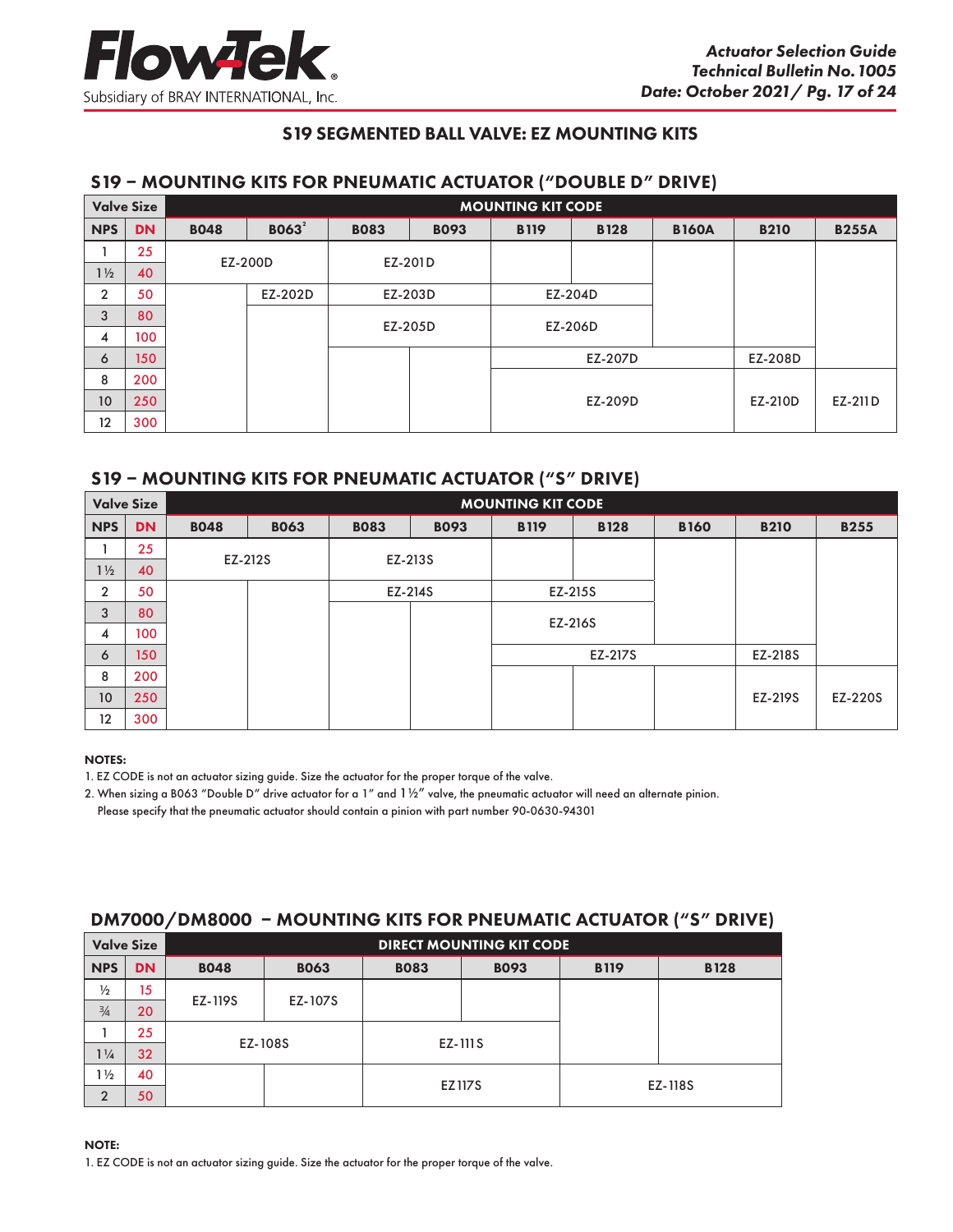

# F15/30 SERIES VALVES

|                |           |               | <b>GEAR SIZE / MODEL</b> |              |              |              |  |  |  |
|----------------|-----------|---------------|--------------------------|--------------|--------------|--------------|--|--|--|
| <b>F.P.</b>    |           | <b>FTG42L</b> | <b>FTG42</b>             | <b>FTG60</b> | <b>FTG70</b> | <b>FTG88</b> |  |  |  |
| <b>NPS</b>     | <b>DN</b> |               |                          |              |              |              |  |  |  |
| $\frac{1}{2}$  | 15        | EZ-003S-3C    |                          |              |              |              |  |  |  |
| $\frac{3}{4}$  | 20        |               |                          |              |              |              |  |  |  |
|                | 25        | EZ-009S-3C    |                          |              |              |              |  |  |  |
| $1\frac{1}{2}$ | 40        | EZ-005S-3C    | EZ-010S-3C               |              |              |              |  |  |  |
| $\overline{2}$ | 50        |               |                          |              |              |              |  |  |  |
| $2\frac{1}{2}$ | 65        |               |                          |              |              |              |  |  |  |
| 3              | 80        | EZ-011S       | EZ-012S                  | EZ-013S      |              |              |  |  |  |
| $\overline{4}$ | 100       |               |                          |              |              |              |  |  |  |
| 6              | 150       |               | EZ-014S                  | EZ-015S      | EZ-069S      |              |  |  |  |
| 8              | 200       |               |                          |              |              |              |  |  |  |
| 10             | 250       |               |                          |              |              |              |  |  |  |
| 12             | 300       |               |                          |              | EZ-030S      | EZ-041S      |  |  |  |

## RF15/30 SERIES VALVES

|                   |           |            |              | <b>GEAR SIZE / MODEL</b> |              |              |
|-------------------|-----------|------------|--------------|--------------------------|--------------|--------------|
|                   | S.P.      | FTG42L     | <b>FTG42</b> | <b>FTG60</b>             | <b>FTG70</b> | <b>FTG88</b> |
| <b>NPS</b>        | <b>DN</b> |            |              |                          |              |              |
|                   | 25        | EZ-003S-3C |              |                          |              |              |
| $1\frac{1}{2}$    | 40        | EZ-009S-3C |              |                          |              |              |
| $\overline{2}$    | 50        | EZ-029S-3C | EZ-010S-3C   |                          |              |              |
| 3                 | 80        |            |              |                          |              |              |
| 4                 | 100       | EZ-024S    | EZ-025S      |                          |              |              |
| 6                 | 150       |            |              | EZ-013S                  |              |              |
| 8                 | 200       |            |              | EZ-015S                  |              |              |
| 10                | 250       |            | EZ-014S      |                          | EZ-069S      |              |
| $12 \overline{ }$ | 300       |            |              |                          | EZ-030S      | EZ-030S      |

#### NOTES:

1. EZ CODE is not a gear sizing guide. Size the gear for the proper torque of the valve.

2. Carbon steel kits use 2 and stainless steel kits use 3 for the material digit of the EZ Kit part number (as shown on the bottom of page 11).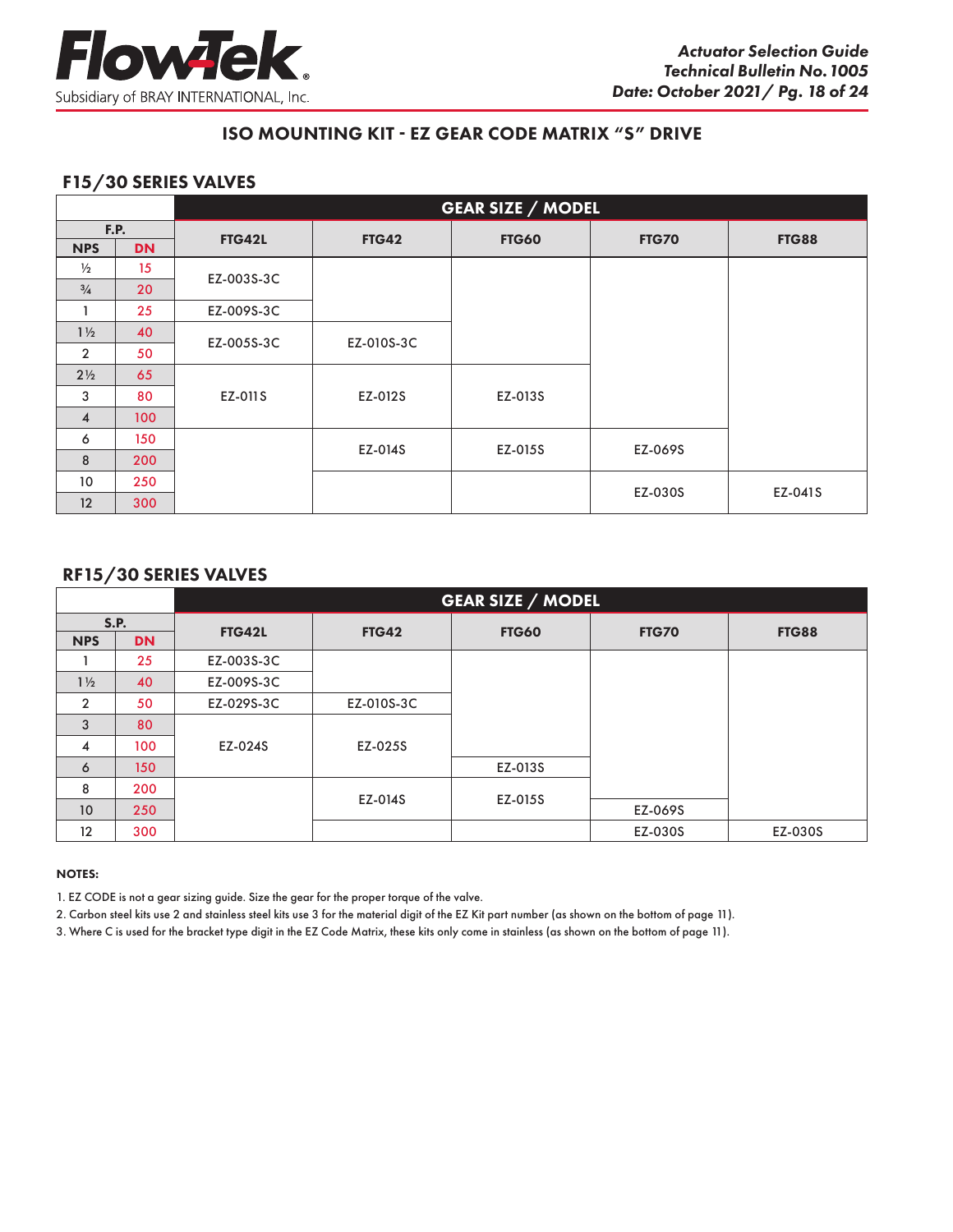

## TRIAD SERIES VALVES

|                          |             |                         |                 |               | <b>GEAR SIZE / MODEL</b> |              |
|--------------------------|-------------|-------------------------|-----------------|---------------|--------------------------|--------------|
|                          | <b>S.P.</b> |                         | F.P.            | <b>FTG42L</b> | <b>FTG42</b>             | <b>FTG60</b> |
| <b>NPS</b>               | <b>DN</b>   | <b>NPS</b>              | <b>DN</b>       |               |                          |              |
|                          | ۰           | $\frac{1}{4}$           | 8               |               |                          |              |
| $\overline{\phantom{a}}$ | ۰.          | $\frac{3}{8}$           | 10 <sup>°</sup> |               |                          |              |
| $\frac{3}{4}$            | 20          | $\frac{1}{2}$           | 15              |               |                          |              |
| 1                        | 25          | $\frac{3}{4}$           | 20              | EZ-003S-3C    |                          |              |
| $1\frac{1}{4}$           | 32          |                         | 25              |               |                          |              |
| $1\frac{1}{2}$           | 40          | $1\frac{1}{4}$          | 32              | EZ-005S-3C    |                          |              |
| $\overline{2}$           | 50          | $1\frac{1}{2}$          | 40              | EZ-006S-3C    | EZ-007S-3C               |              |
| $2\frac{1}{2}$           | 65          | $\overline{2}$          | 50              |               |                          |              |
| ٠                        | ٠           | 3                       | 80              | EZ-011S       | EZ-012S                  |              |
|                          |             | $\overline{\mathbf{4}}$ | 100             |               | EZ-014S                  | EZ-015S      |

# 7000/8000 SERIES VALVES

|                                               |                 |               | <b>GEAR SIZE / MODEL</b> |              |
|-----------------------------------------------|-----------------|---------------|--------------------------|--------------|
|                                               | F.P.            | <b>FTG42L</b> | <b>FTG42</b>             | <b>FTG60</b> |
| <b>NPS</b>                                    | <b>DN</b>       |               |                          |              |
| $\frac{1}{4}$ , $\frac{3}{8}$ , $\frac{1}{2}$ | 8, 10, 15       | EZ-003S-3C    |                          |              |
| $\frac{3}{4}$                                 | 20              |               |                          |              |
| 1                                             | 25              | EZ-009S-3C    |                          |              |
| $1\frac{1}{4}$                                | 32 <sup>2</sup> |               |                          |              |
| $1\frac{1}{2}$                                | 40              | EZ-005S-3C    |                          |              |
| $\overline{2}$                                | 50              |               |                          |              |
| $2\frac{1}{2}$                                | 65              | EZ-006S-3C    |                          |              |
| 3                                             | 80              | EZ-011S       | EZ-012S                  |              |
| $\overline{\mathbf{4}}$                       | 100             |               |                          |              |
| 6                                             | 150             |               | EZ-014S                  | EZ-015S      |
| 8                                             | 200             |               |                          |              |

#### NOTES:

1. EZ CODE is not a gear sizing guide. Size the gear for the proper torque of the valve.

2. Carbon steel kits use 2 and stainless steel kits use 3 for the material digit of the EZ Kit part number (as shown on the bottom of page 11).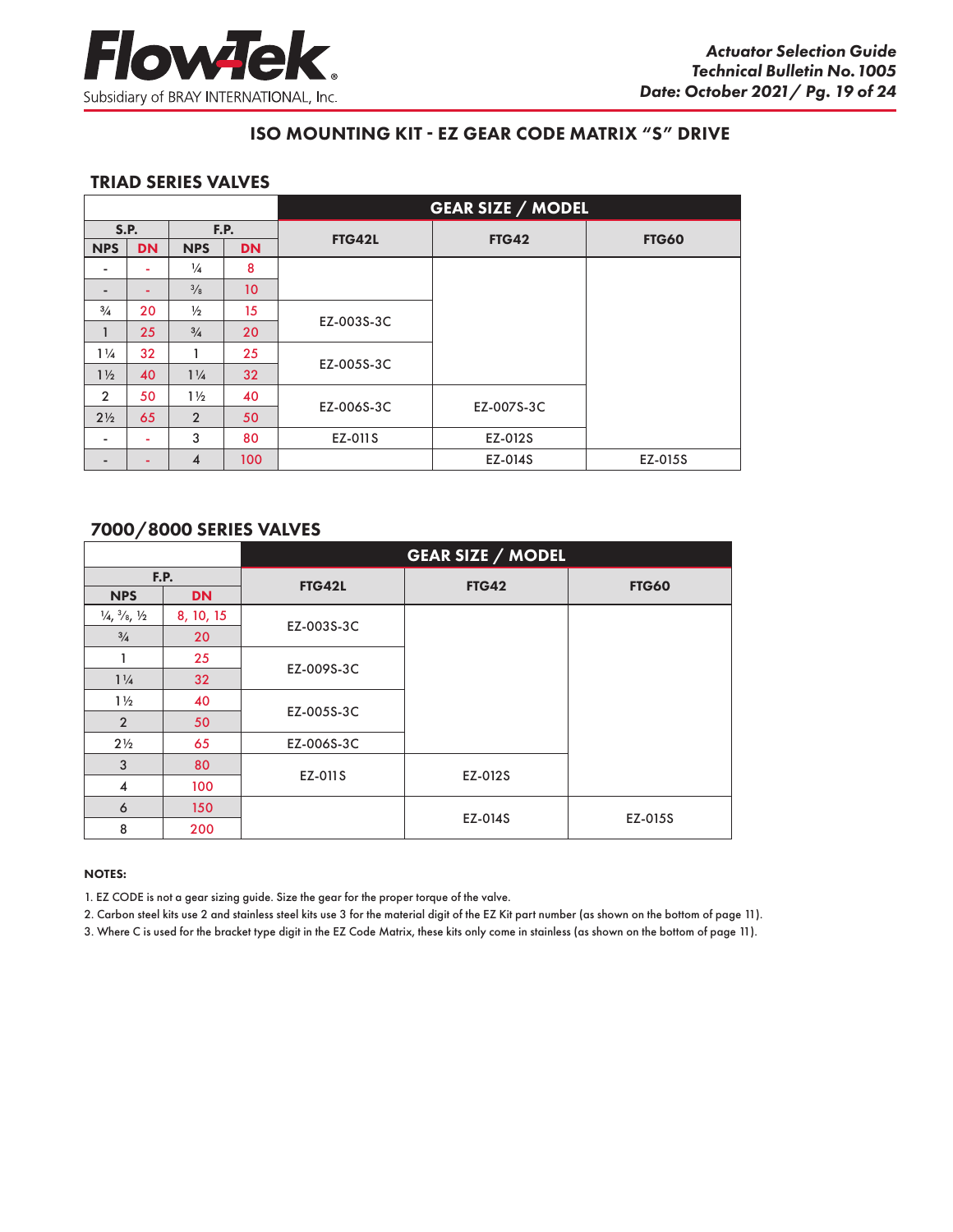

# S7500/S7700 SERIES VALVES

|                |                     |            |              | <b>GEAR SIZE / MODEL</b> |              |  |
|----------------|---------------------|------------|--------------|--------------------------|--------------|--|
|                | <b>OD Tube Port</b> | FTG42L     | <b>FTG42</b> | <b>FTG60</b>             | <b>FTG70</b> |  |
| <b>NPS</b>     | <b>DN</b>           |            |              |                          |              |  |
| $\frac{1}{2}$  | 15                  |            |              |                          |              |  |
| $^{3}/_{4}$    | 20                  | EZ-003S-3C |              |                          |              |  |
|                | 25                  |            |              |                          |              |  |
| $1\frac{1}{2}$ | 40                  | EZ-009S-3C |              |                          |              |  |
| $\overline{2}$ | 50                  | EZ-005S-3C |              |                          |              |  |
| $2\frac{1}{2}$ | 65                  | EZ-006-3C  |              |                          |              |  |
| 3              | 80                  | EZ-011S    | EZ-012S      |                          |              |  |
|                | 100                 |            |              |                          |              |  |

# S70 / S90 SERIES VALVES

|                |           |            | <b>GEAR SIZE / MODEL</b> |              |              |  |  |  |
|----------------|-----------|------------|--------------------------|--------------|--------------|--|--|--|
|                | S.P.      | FTG42L     | <b>FTG42</b>             | <b>FTG60</b> | <b>FTG70</b> |  |  |  |
| <b>NPS</b>     | <b>DN</b> |            |                          |              |              |  |  |  |
| $\frac{3}{4}$  | 20        | EZ-003S-3C |                          |              |              |  |  |  |
|                | 25        | EZ-009S-3C |                          |              |              |  |  |  |
| $1\frac{1}{2}$ | 40        |            |                          |              |              |  |  |  |
|                | 50        | EZ-005S-3C |                          |              |              |  |  |  |
| $2\frac{1}{2}$ | 65        |            |                          |              |              |  |  |  |
| 3              | 80        | EZ-006S-3C |                          |              |              |  |  |  |

## S85 SERIES VALVES

|                |           |               |              | <b>GEAR SIZE / MODEL</b> |              |
|----------------|-----------|---------------|--------------|--------------------------|--------------|
| F.P.           |           | <b>FTG42L</b> | <b>FTG42</b> | <b>FTG60</b>             | <b>FTG70</b> |
| <b>NSP</b>     | <b>DN</b> |               |              |                          |              |
| $\frac{1}{2}$  | 15        | EZ-003S-3C    |              |                          |              |
| $^{3}/_{4}$    | 20        |               |              |                          |              |
|                | 25        | EZ-009S-3C    |              |                          |              |
| $1\frac{1}{4}$ | 32        |               |              |                          |              |
| $1\frac{1}{2}$ | 40        | EZ-005S-3C    |              |                          |              |
| $\mathcal{P}$  | 50        |               |              |                          |              |
| $2\frac{1}{2}$ | 65        | EZ-006S-3C    |              |                          |              |
| 3              | 80        | EZ-018S       | EZ-019S-3C   |                          |              |

#### NOTES:

1. EZ CODE is not a gear sizing guide. Size the gear for the proper torque of the valve.

2. Carbon steel kits use 2 and stainless steel kits use 3 for the material digit of the EZ Kit part number (as shown on the bottom of page 11).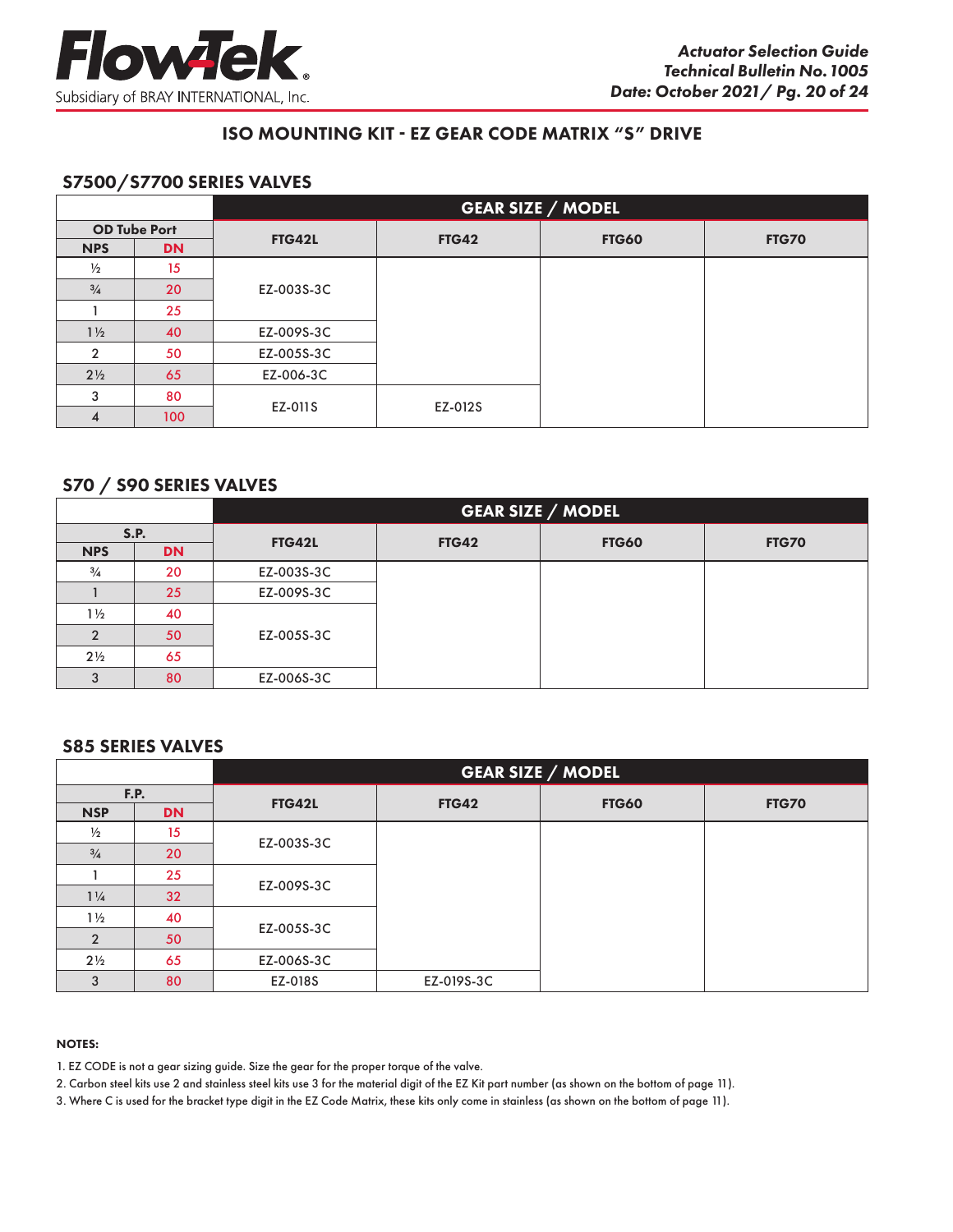

# MPT130 / MPC 130 SERIES VALVES

|                             |           |                |                  | <b>GEAR SIZE / MODEL</b> |              |              |              |  |  |  |
|-----------------------------|-----------|----------------|------------------|--------------------------|--------------|--------------|--------------|--|--|--|
| <b>MPT</b>                  |           |                | <b>MPC</b>       | <b>FTG42L</b>            | <b>FTG42</b> | <b>FTG60</b> |              |  |  |  |
| <b>NPS</b>                  | <b>DN</b> | <b>NPS</b>     | <b>DN</b>        |                          |              |              | <b>FTG70</b> |  |  |  |
| $\frac{1}{4} - \frac{1}{2}$ | $8 - 15$  | $\frac{1}{2}$  | 15 <sup>15</sup> |                          |              |              |              |  |  |  |
| $\frac{3}{4}$               | 20        | $\frac{3}{4}$  | 20               | EZ-035S                  |              |              |              |  |  |  |
|                             | 25        |                | 25               |                          |              |              |              |  |  |  |
| $1\frac{1}{4}$              | 32        | -              |                  | EZ-037S                  |              |              |              |  |  |  |
| $1\frac{1}{2}$              | 40        | $1\frac{1}{2}$ | 40               | EZ-038S                  | EZ-039S      |              |              |  |  |  |
| $\overline{2}$              | 50        | $\Omega$       | 50               |                          |              |              |              |  |  |  |

# MPT230 / MPC230 and MPF150/300 SERIES VALVES

|                             |           |                          |           |                          |                  | <b>GEAR SIZE / MODEL</b> |              |              |              |  |  |
|-----------------------------|-----------|--------------------------|-----------|--------------------------|------------------|--------------------------|--------------|--------------|--------------|--|--|
| <b>MPT</b>                  |           | MPC, MPB,<br><b>MPS</b>  |           | <b>MPF</b>               |                  | <b>FTG42L</b>            | <b>FTG42</b> | <b>FTG60</b> | <b>FTG70</b> |  |  |
| <b>NPS</b>                  | <b>DN</b> | <b>NPS</b>               | <b>DN</b> | <b>NPS</b>               | <b>DN</b>        |                          |              |              |              |  |  |
| $\frac{1}{4} - \frac{1}{2}$ | $8 - 15$  | $\frac{1}{2}$            | 15        | $\frac{1}{2}$            | 15               | EZ-035S-3C               |              |              |              |  |  |
| $\frac{3}{4}$               | 20        | $\frac{3}{4}$            | 20        | $\frac{3}{4}$            | 20               |                          |              |              |              |  |  |
| 1                           | 25        |                          | 25        |                          | 25               | EZ-037S-3C               |              |              |              |  |  |
| $1\frac{1}{4}$              | 32        | $\overline{\phantom{a}}$ | ۰         | $\overline{\phantom{0}}$ | ۰                |                          |              |              |              |  |  |
| $1\frac{1}{2}$              | 40        | $1\frac{1}{2}$           | 40        | $1\frac{1}{2}$           | 40               | EZ-038S-3C               |              |              |              |  |  |
| $\overline{2}$              | 50        | $\overline{2}$           | 50        | $\overline{2}$           | 50               | EZ-042S                  | EZ-043S      |              |              |  |  |
| $2\frac{1}{2}$              | 65        | $2\frac{1}{2}$           | 65        | $2\frac{1}{2}$           | 65               |                          |              |              |              |  |  |
| 3                           | 80        | 3                        | 80        | 3                        | 80               | EZ-044S                  | EZ-045S      | EZ-046S      |              |  |  |
| 4                           | 100       | 4                        | 100       | 4                        | 100              |                          |              |              |              |  |  |
|                             |           | $\overline{\phantom{a}}$ | ÷.        | 6                        | 150 <sub>1</sub> |                          |              | EZ-051S      |              |  |  |
|                             |           | $\overline{\phantom{a}}$ |           | $8^{(2)}$                | $200^{(2)}$      |                          |              |              |              |  |  |

#### NOTES:

1. EZ CODE is not a gear sizing guide. Size the gear for the proper torque of the valve.

2. 8" available in MPF 150 only.

3. Carbon steel kits use 2 and stainless steel kits use 3 for the material digit of the EZ Kit part number (as shown on the bottom of page 11).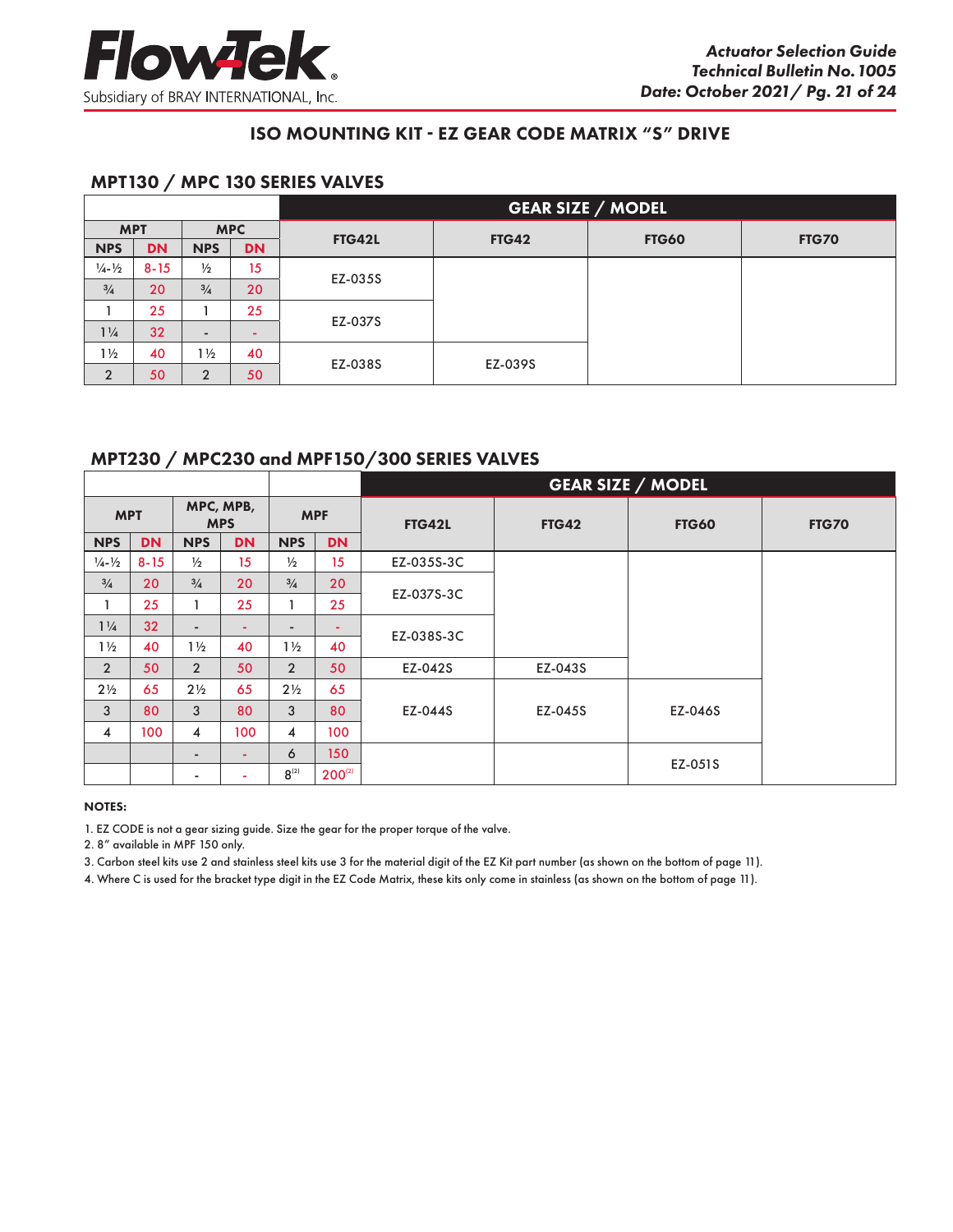#### **CONVERSIONS**

| <b>Length Equivalents</b>                                                                                  |         |         |           |                    |              |                   |  |  |  |  |  |
|------------------------------------------------------------------------------------------------------------|---------|---------|-----------|--------------------|--------------|-------------------|--|--|--|--|--|
| To Obtain<br>by<br>Multiply<br>Number of                                                                   | Meters  | Inches  | Feet      | <b>Millimeters</b> | Miles        | <b>Kilometers</b> |  |  |  |  |  |
| Meters                                                                                                     |         | 39.37   | 3.2808    | 1000               | 0.0006214    | 0.001             |  |  |  |  |  |
| Inches                                                                                                     | 0.0254  |         | 0.0833    | 25.4               | 0.00001578   | 0.0000254         |  |  |  |  |  |
| Feet                                                                                                       | 0.3048  | 12      |           | 304.8              | 0.0001894    | 0.0003048         |  |  |  |  |  |
| Millimeters                                                                                                | 0.001   | 0.03937 | 0.0032808 |                    | 0.0000006214 | 0.000001          |  |  |  |  |  |
| Miles                                                                                                      | 1609.35 | 63,360  | 5.280     | 1,609,350          |              | 1.60935           |  |  |  |  |  |
| Kilometers                                                                                                 | 1.000   | 39,370  | 3280.83   | 1,000,000          | 0.62137      |                   |  |  |  |  |  |
| $\mu_{\text{inter}} = 100$ continuiors = $1000$ millimeters = $0.001$ kilometers = $1.000,000$ micrometers |         |         |           |                    |              |                   |  |  |  |  |  |

1 meter = 100 centimeters = 1000 millimeters = 0.001 kilometers = 1,000,000 micrometers<br>To convert metric units, adjust the decimal point<br>1 millimeter = 1000 microns = 0.03937 inches = 39.37 mils.

| <b>Pressure Equivalents</b>                |                                        |                    |            |          |            |             |              |              |  |  |  |
|--------------------------------------------|----------------------------------------|--------------------|------------|----------|------------|-------------|--------------|--------------|--|--|--|
| To Obtain<br>by .<br>Multiply<br>Number of | Kg. Per<br>Sq. Cm.                     | Lb. Per<br>Sq. In. | Atmosphere | Bar      | In. of Hg. | Kilopascals | In. of Water | Ft. of Water |  |  |  |
| Kg. Per Sq. Cm.                            |                                        | 14.22              | 0.9678     | 0.98067  | 28.96      | 98.067      | 394.05       | 32.84        |  |  |  |
| Lb. Per Sq. In.                            | 0.07031                                |                    | 0.06804    | 0.06895  | 2.036      | 6.895       | 27.7         | 2.309        |  |  |  |
| Atmosphere                                 | 1.0332                                 | 14.696             |            | 1.01325  | 29.92      | 101.325     | 407.14       | 33.93        |  |  |  |
| Bar                                        | 1.01972                                | 14.5038            | 0.98692    |          | 29.53      | 100         | 402.156      | 33.513       |  |  |  |
| In. of Hg.                                 | 0.03453                                | 0.4912             | 0.03342    | 0.033864 |            | 3.3864      | 13.61        | 1.134        |  |  |  |
| Kilopascals                                | 0.0101972                              | 0.145038           | 0.0098696  | 0.01     | 0.2953     |             | 4.02156      | 0.33513      |  |  |  |
| In. of Water                               | 0.002538                               | 0.0361             | 0.002456   | 0.00249  | 0.07349    | 0.249       |              | 0.0833       |  |  |  |
| Ft. of Water                               | 0.03045                                | 0.4332             | 0.02947    | 0.029839 | 0.8819     | 2.9839      | 12           |              |  |  |  |
|                                            | ounce/sq.inch = $0.0625$ lbs./sq. inch |                    |            |          |            |             |              |              |  |  |  |

| <b>Volume Equivalents</b>                |                                                                                  |              |              |                |             |                        |                            |  |  |  |  |
|------------------------------------------|----------------------------------------------------------------------------------|--------------|--------------|----------------|-------------|------------------------|----------------------------|--|--|--|--|
| To Obtain<br>by<br>Multiply<br>Number of | Liters                                                                           | Cubic Inches | Cubic Feet   | U.S. Quart     | U.S. Gallon | <b>Imperial Gallon</b> | U.S. Barrel<br>(Petroleum) |  |  |  |  |
| Liters                                   |                                                                                  | 61.0234      | 0.03531      | 1.05668        | 0.264178    | 0.220083               | 0.00629                    |  |  |  |  |
| Cubic Inches                             | 0.01639                                                                          |              | 5.787 X 10-4 | 0.01732        | 0.004329    | 0.003606               | 0.000103                   |  |  |  |  |
| Cubic Feet                               | 28.317                                                                           | 1728         |              | 29.9221        | 7.48055     | 6.22888                | 0.1781                     |  |  |  |  |
| U.S. Quart                               | 0.94636                                                                          | 57.75        | 0.03342      |                | 0.25        | 0.2082                 | 0.00595                    |  |  |  |  |
| U.S. Gallon                              | 3.78543                                                                          | 231          | 0.13368      | $\overline{4}$ |             | 0.833                  | 0.02381                    |  |  |  |  |
| <b>Imperial Gallon</b>                   | 4.54374                                                                          | 277.274      | 0.16054      | 4.80128        | 1.20032     |                        | 0.02877                    |  |  |  |  |
| U.S. Barrel (Petroleum)                  | 158.98                                                                           | 9702         | 5.6146       | 168            | 42          | 34.973                 |                            |  |  |  |  |
|                                          | cubic meter = $1,000,000$ cubic centimeters<br>$\text{liter} = 1000$ milliliters |              |              |                |             |                        |                            |  |  |  |  |

| <b>Volume Rate Equivalents</b>           |                      |                                 |                        |                    |                           |                        |  |  |  |  |
|------------------------------------------|----------------------|---------------------------------|------------------------|--------------------|---------------------------|------------------------|--|--|--|--|
| To Obtain<br>by<br>Multiply<br>Number of | Liters<br>per Minute | <b>Cubic Meters</b><br>per Hour | Cubic Feet<br>per Hour | Liters<br>per Hour | U.S. Gallon<br>per Minute | U.S. Barrel<br>per Day |  |  |  |  |
| Liters per Minute                        |                      | 0.06                            | 2.1189                 | 60                 | 0.264178                  | 9.057                  |  |  |  |  |
| Cubic Meters per Hour<br>16.667          |                      |                                 | 35.314                 | 1000               | 4.403                     | 151                    |  |  |  |  |
| Cubic Feet per Hour                      | 0.4719               | 0.028317                        |                        | 28.317             | 0.1247                    | 4.2746                 |  |  |  |  |
| Liters per Hour                          | 0.016667             | 0.001                           | 0.035314               |                    | 0.004403                  | 0.151                  |  |  |  |  |
| U.S. Gallon per Minute<br>3.785          |                      | 0.2273                          | 8.0208                 | 227.3              |                           | 34.28                  |  |  |  |  |
| U.S. Barrel per Day                      | 0.1104               | 0.006624                        | 0.23394                | 6.624              | 0.02917                   |                        |  |  |  |  |

| <b>Torque Conversion Factors</b>         |                                                    |         |          |         |         |          |          |                             |  |  |  |
|------------------------------------------|----------------------------------------------------|---------|----------|---------|---------|----------|----------|-----------------------------|--|--|--|
| To Obtain<br>by<br>Multiply<br>Number of | Lb. Inches                                         | Lb. Ft. | $g - cm$ | kg - cm | kg - m  | $mN - m$ | $cN - m$ | $N - m$                     |  |  |  |
| Lb. - Ins.                               |                                                    | 0.083   | 11.52.1  | 1.152   | 0.0115  | 113      | 11.3     | 0.113                       |  |  |  |
| Lb. - Ft.                                | 12                                                 |         | 13826    | 13.83   | 0.138   | 1356     | 135.6    | 1.356                       |  |  |  |
| $g - cm$                                 | 0.0009                                             | 0.0007  |          | 0.001   | 0.00001 | 0.098    | 0.01     | 0.0001                      |  |  |  |
| kg - cm                                  | 0.868                                              | 0.072   | 1000     |         | 0.01    | 98.07    | 9.807    | 0.098                       |  |  |  |
| kg - m                                   | 86.8                                               | 7.233   | 100000   | 100     |         | 9807     | 980.7    | 98.7                        |  |  |  |
| $mN - m$                                 | 0.009                                              | 0.0007  | 10.2     | 0.01    | 0.0001  |          | 0.1      | 0.001                       |  |  |  |
| $cN - m$                                 | 0.088                                              | 0.007   | 102      | 0.102   | 0.001   | 10       |          | 0.01                        |  |  |  |
| $N - m$                                  | 8.851                                              | 0.738   | 10197    | 10.2    | 0.102   | 1000     | 100      |                             |  |  |  |
|                                          | <b>Metric Standard</b><br><b>American Standard</b> |         |          |         |         |          |          | International System - S.I. |  |  |  |